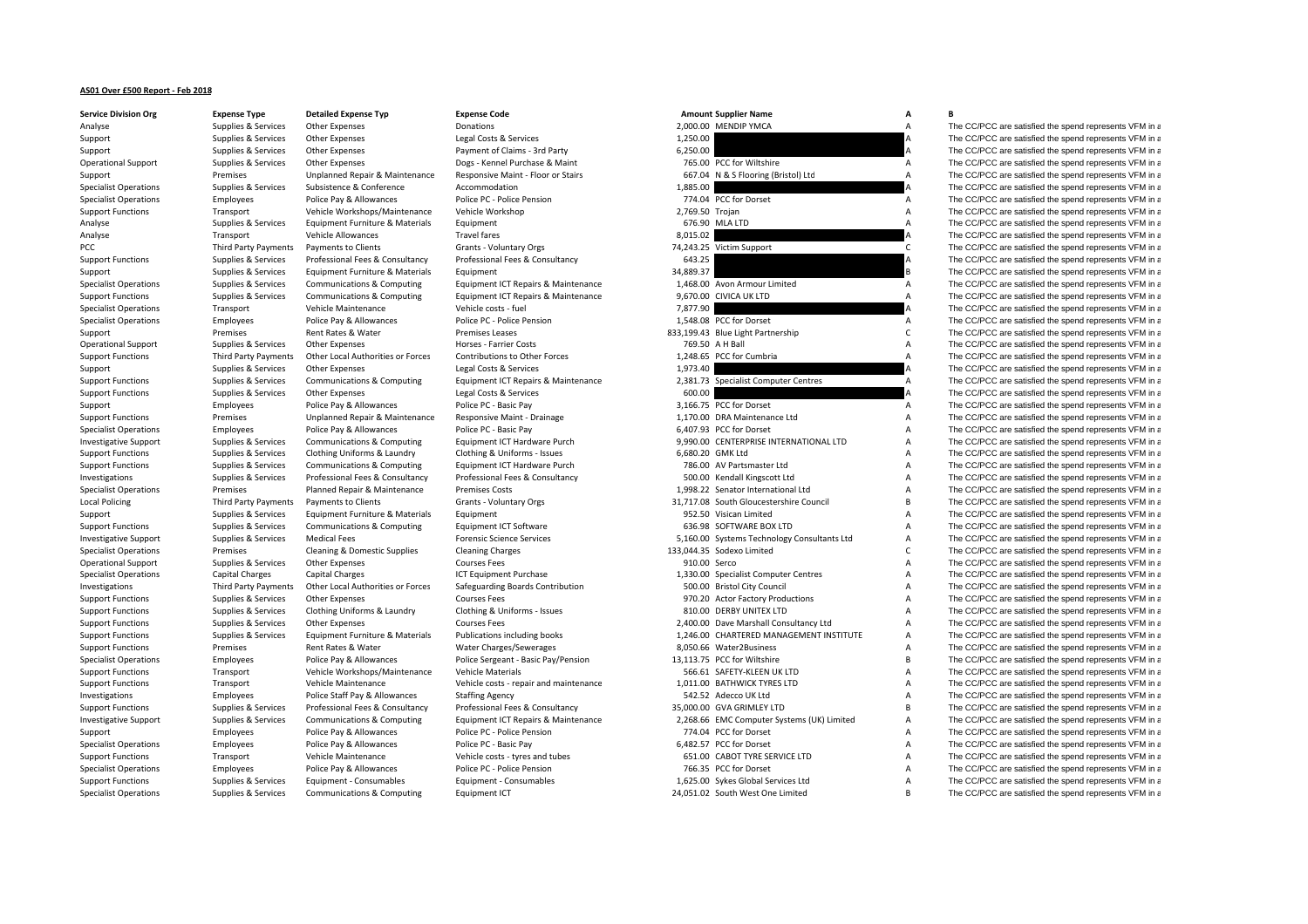| Support                               | Supplies & Services    | Communications & Computing        | Equipment ICT Software                 |          | 53,686.14 South West One Limited            | C                         | The CC/PCC are satisfied the spend represents VFM in a |
|---------------------------------------|------------------------|-----------------------------------|----------------------------------------|----------|---------------------------------------------|---------------------------|--------------------------------------------------------|
| <b>Support Functions</b>              | Supplies & Services    | Other Expenses                    | Legal Costs & Services                 | 1,186.00 |                                             |                           | The CC/PCC are satisfied the spend represents VFM in a |
| <b>Support Functions</b>              | Premises               | Planned Repair & Maintenance      | Servicing - Lifts                      |          | 1,498.81 Jackson Lift Services Ltd          | Α                         | The CC/PCC are satisfied the spend represents VFM in a |
| <b>Support Functions</b>              | Premises               | Planned Repair & Maintenance      | <b>Servicing Agreements</b>            |          | 1,998.00 Colt Service Ltd                   | A                         | The CC/PCC are satisfied the spend represents VFM in a |
| Support                               | Employees              | Police Pay & Allowances           | Police PC - Police Pension             |          | 774.04 PCC for Dorset                       | A                         | The CC/PCC are satisfied the spend represents VFM in a |
| <b>Criminal Justice Arrangements</b>  | Supplies & Services    | Grants & Subscriptions            | Subscriptions                          |          | 4,950.00 FORCE IT SOLUTIONS                 | A                         | The CC/PCC are satisfied the spend represents VFM in a |
| <b>Specialist Operations</b>          | Employees              | Police Staff Pay & Allowances     | Police Staff - Basic Pay/NI/Pension    |          | 19,357.50 PCC for Devon & Cornwall          | $\overline{B}$            | The CC/PCC are satisfied the spend represents VFM in a |
| <b>Specialist Operations</b>          | Employees              | Police Pay & Allowances           | Police PC - Basic Pay                  |          | 3,446.54 PCC for Dorset                     | A                         | The CC/PCC are satisfied the spend represents VFM in a |
| <b>Specialist Operations</b>          | Employees              | Police Pay & Allowances           | Police PC - Police Pension             |          | 1,548.08 PCC for Dorset                     | A                         | The CC/PCC are satisfied the spend represents VFM in a |
| Support                               | Capital Charges        | Capital Charges                   | ICT Equipment Purchase                 |          | 9,882.60 SOFTWARE BOX LTD                   | A                         | The CC/PCC are satisfied the spend represents VFM in a |
| <b>Support Functions</b>              | Transport              | Vehicle Maintenance               | Vehicle costs - licences               |          | 1,940.00 Corporate Support HQ Imprest       | $\boldsymbol{\mathsf{A}}$ | The CC/PCC are satisfied the spend represents VFM in a |
| Support                               | Supplies & Services    | Equipment Furniture & Materials   | Equipment                              |          | 1,068.00 BOF Group Ltd                      | A                         | The CC/PCC are satisfied the spend represents VFM in a |
| <b>Support Functions</b>              | Third Party Payments   | <b>Other Agencies</b>             | <b>Contract Payment</b>                |          | 23,250.00 Southwest One Unitary Charge      | B                         | The CC/PCC are satisfied the spend represents VFM in a |
| <b>Support Functions</b>              | Supplies & Services    | Other Expenses                    | <b>Courses Fees</b>                    |          | 780.00 SQ Communications Limited            | $\boldsymbol{\mathsf{A}}$ | The CC/PCC are satisfied the spend represents VFM in a |
| <b>Support Functions</b>              | Supplies & Services    | <b>Other Expenses</b>             | <b>Courses Fees</b>                    |          | 2,197.48 Bristol Management Centre Ltd      | $\boldsymbol{\mathsf{A}}$ | The CC/PCC are satisfied the spend represents VFM in a |
| Dealing with the Public               | Transport              | Vehicle Workshops/Maintenance     | Vehicle recovery                       |          | 1,053.00 NSL Customer Relations Dept        | $\boldsymbol{\mathsf{A}}$ | The CC/PCC are satisfied the spend represents VFM in a |
| <b>Operational Support</b>            | Supplies & Services    | Equipment Furniture & Materials   | <b>Equipment Operational</b>           |          | 1,899.00 Vimpex Ltd                         | $\overline{A}$            | The CC/PCC are satisfied the spend represents VFM in a |
| Investigations                        | Supplies & Services    | Professional Fees & Consultancy   | Professional Fees & Consultancy        |          | 54,868.59 South West One Limited            | $\mathsf{C}$              | The CC/PCC are satisfied the spend represents VFM in a |
| <b>Specialist Operations</b>          | Employees              | Police Pay & Allowances           | Police PC - Basic Pay                  |          | 6,433.66 PCC for Dorset                     | A                         | The CC/PCC are satisfied the spend represents VFM in a |
| Support                               | Premises               | Rent Rates & Water                | Rents                                  |          | 5,333.32 BATH & NORTH EAST SOMERSET COUNCIL | $\boldsymbol{\mathsf{A}}$ | The CC/PCC are satisfied the spend represents VFM in a |
| Investigations                        | Supplies & Services    | Other Expenses                    | Legal Costs & Services                 | 563.00   |                                             |                           | The CC/PCC are satisfied the spend represents VFM in a |
| <b>Specialist Operations</b>          | Employees              | Police Pay & Allowances           | Police PC - Basic Pay/Pension          |          | 10,887.87 PCC for Devon & Cornwall          | B                         | The CC/PCC are satisfied the spend represents VFM in a |
| <b>Specialist Operations</b>          | Supplies & Services    | Subsistence & Conference          | Accommodation                          | 2,950.00 |                                             |                           | The CC/PCC are satisfied the spend represents VFM in a |
| <b>Support Functions</b>              | Third Party Payments   | Other Local Authorities or Forces | Contributions to Other Forces          |          | 31,474.87 PCC for Gloucestershire           | B                         | The CC/PCC are satisfied the spend represents VFM in a |
| <b>Support Functions</b>              | Supplies & Services    | Other Expenses                    | Legal Costs & Services                 | 2,938.00 |                                             | A                         | The CC/PCC are satisfied the spend represents VFM in a |
| Support                               | Supplies & Services    | Other Expenses                    | Legal Costs & Services                 | 1,293.76 |                                             | A                         | The CC/PCC are satisfied the spend represents VFM in a |
| <b>Support Functions</b>              | Supplies & Services    | Equipment Furniture & Materials   | <b>Equipment Operational</b>           |          | 877.20 Civil Defence Supply Ltd             | $\overline{A}$            | The CC/PCC are satisfied the spend represents VFM in a |
|                                       | Supplies & Services    | Other Expenses                    | <b>Courses Fees</b>                    |          | 2,800.00 MindWork                           | $\overline{A}$            | The CC/PCC are satisfied the spend represents VFM in a |
| Support<br><b>Operational Support</b> | Supplies & Services    | Other Expenses                    | Horses - Forage                        |          | 1,377.62 A NICHOLS (COW MILLS) LTD          | $\boldsymbol{\mathsf{A}}$ | The CC/PCC are satisfied the spend represents VFM in a |
|                                       |                        |                                   |                                        |          |                                             |                           |                                                        |
| <b>Specialist Operations</b>          | Employees              | Police Pay & Allowances           | Police PC - National Insurance         |          | 1,149.52 PCC for Dorset                     | A<br>A                    | The CC/PCC are satisfied the spend represents VFM in a |
| Analyse                               | Supplies & Services    | Professional Fees & Consultancy   | Professional Fees & Consultancy        |          | 1,715.80 West Somerset Council              |                           | The CC/PCC are satisfied the spend represents VFM in a |
| Support                               | Supplies & Services    | Other Expenses                    | Legal Costs & Services                 | 1,100.00 |                                             |                           | The CC/PCC are satisfied the spend represents VFM in a |
| <b>Specialist Operations</b>          | Employees              | Police Overtime                   | Police PC - Overtime                   |          | 723.47 PCC for Dorset                       | $\overline{A}$            | The CC/PCC are satisfied the spend represents VFM in a |
| <b>Specialist Operations</b>          | Employees              | Police Pay & Allowances           | Police PC - Police Pension             |          | 774.04 PCC for Dorset                       | A                         | The CC/PCC are satisfied the spend represents VFM in a |
| Investigations                        | Supplies & Services    | Equipment Furniture & Materials   | Publications including books           |          | 3,060.00 Oxford University Press            | A                         | The CC/PCC are satisfied the spend represents VFM in a |
| PCC                                   | Supplies & Services    | Grants & Subscriptions            | Subscriptions                          |          | 900.00 CoPaCC Limited                       | $\boldsymbol{\mathsf{A}}$ | The CC/PCC are satisfied the spend represents VFM in a |
| <b>Specialist Operations</b>          | Employees              | Police Pay & Allowances           | Police PC - Police Pension             |          | 1,532.70 PCC for Dorset                     | A                         | The CC/PCC are satisfied the spend represents VFM in a |
| <b>Investigative Support</b>          | Supplies & Services    | Communications & Computing        | Equipment ICT Software                 | 1,062.00 |                                             |                           | The CC/PCC are satisfied the spend represents VFM in a |
| <b>Specialist Operations</b>          | Supplies & Services    | Communications & Computing        | Equipment ICT                          |          | 1,181.67 Vodafone Corporate Limited         | A                         | The CC/PCC are satisfied the spend represents VFM in a |
| <b>Specialist Operations</b>          | Employees              | Police Overtime                   | Police PC - Overtime                   |          | 2,787.78 PCC for Dorset                     | A                         | The CC/PCC are satisfied the spend represents VFM in a |
| Support                               | Capital Charges        | <b>Capital Charges</b>            | ICT Equipment Purchase                 |          | 2,777.78 INSIGHT DIRECT (UK) LTD            | $\boldsymbol{\mathsf{A}}$ | The CC/PCC are satisfied the spend represents VFM in a |
| <b>Specialist Operations</b>          | Employees              | Police Pay & Allowances           | Police PC - National Insurance         |          | 1,084.88 PCC for Dorset                     | A                         | The CC/PCC are satisfied the spend represents VFM in a |
| <b>Support Functions</b>              | Transport              | Vehicle Workshops/Maintenance     | Vehicle Materials                      |          | 1,199.60 BOC Limited                        | $\boldsymbol{\mathsf{A}}$ | The CC/PCC are satisfied the spend represents VFM in a |
| <b>Support Functions</b>              | Supplies & Services    | Communications & Computing        | Equipment ICT Repairs & Maintenance    |          | 2,084.00 Basware Holdings Limited           | A                         | The CC/PCC are satisfied the spend represents VFM in a |
| Support                               | <b>Capital Charges</b> | <b>Capital Charges</b>            | ICT Equipment Purchase                 |          | 115,431.92 South West One Limited           | $\mathsf{C}$              | The CC/PCC are satisfied the spend represents VFM in a |
| <b>Support Functions</b>              | Transport              | Vehicle Maintenance               | Vehicle costs - repair and maintenance |          | 5,375.45 Clifford Thames Limited            | $\boldsymbol{\mathsf{A}}$ | The CC/PCC are satisfied the spend represents VFM in a |
| <b>Support Functions</b>              | Supplies & Services    | Communications & Computing        | Equipment ICT Repairs & Maintenance    |          | 17,090.00 Altia Solutions Ltd               | B                         | The CC/PCC are satisfied the spend represents VFM in a |
| <b>Specialist Operations</b>          | Employees              | Police Pay & Allowances           | Police PC - Basic Pay                  |          | 3,475.98 PCC for Dorset                     | $\boldsymbol{\mathsf{A}}$ | The CC/PCC are satisfied the spend represents VFM in a |
| Support                               | Premises               | Rent Rates & Water                | Rents                                  |          | 6,915.00 DTZ DTL                            | $\overline{A}$            | The CC/PCC are satisfied the spend represents VFM in a |
| Support                               | Supplies & Services    | Other Expenses                    | Legal Fees 3rd Party                   | 2,599.00 |                                             |                           | The CC/PCC are satisfied the spend represents VFM in a |
| <b>Support Functions</b>              | Premises               | <b>Energy Costs</b>               | Electricity                            |          | 17,139.99 British Gas Business (Electric)   | B                         | The CC/PCC are satisfied the spend represents VFM in a |
| <b>Support Functions</b>              | Supplies & Services    | Communications & Computing        | Equipment ICT                          |          | 1,944.00 Vodafone                           | A                         | The CC/PCC are satisfied the spend represents VFM in a |
| <b>Support Functions</b>              | <b>Capital Charges</b> | <b>Capital Charges</b>            | <b>ICT Equipment Purchase</b>          |          | 3,784.00 Data Pro IT Ltd                    | $\boldsymbol{\mathsf{A}}$ | The CC/PCC are satisfied the spend represents VFM in a |
| <b>Specialist Operations</b>          | Employees              | Police Pay & Allowances           | Police PC - Basic Pay /NI/OT/Pension   |          | 29,219.72 PCC for Gloucestershire           | $\overline{B}$            | The CC/PCC are satisfied the spend represents VFM in a |
| <b>Support Functions</b>              | Premises               | Planned Repair & Maintenance      | <b>Fire Alarms</b>                     |          | 1,092.31 Sovereign Fire & Security Ltd      | $\overline{A}$            | The CC/PCC are satisfied the spend represents VFM in a |
| <b>Support Functions</b>              | Transport              | Vehicle Maintenance               | Vehicle costs - tyres and tubes        |          | 16,784.61 GOODYEAR DUNLOP TYRES UK LTD      | $\overline{B}$            | The CC/PCC are satisfied the spend represents VFM in a |
| <b>Support Functions</b>              | Supplies & Services    | Equipment - Consumables           | Equipment - Consumables                |          | 1.400.00 SBI Tac Pro Ltd                    | $\boldsymbol{\mathsf{A}}$ | The CC/PCC are satisfied the spend represents VFM in a |
| <b>Specialist Operations</b>          | Premises               | Planned Repair & Maintenance      | <b>Premises Costs</b>                  |          | 7,130.00 Romac Building Contractors Ltd     | $\overline{A}$            | The CC/PCC are satisfied the spend represents VFM in a |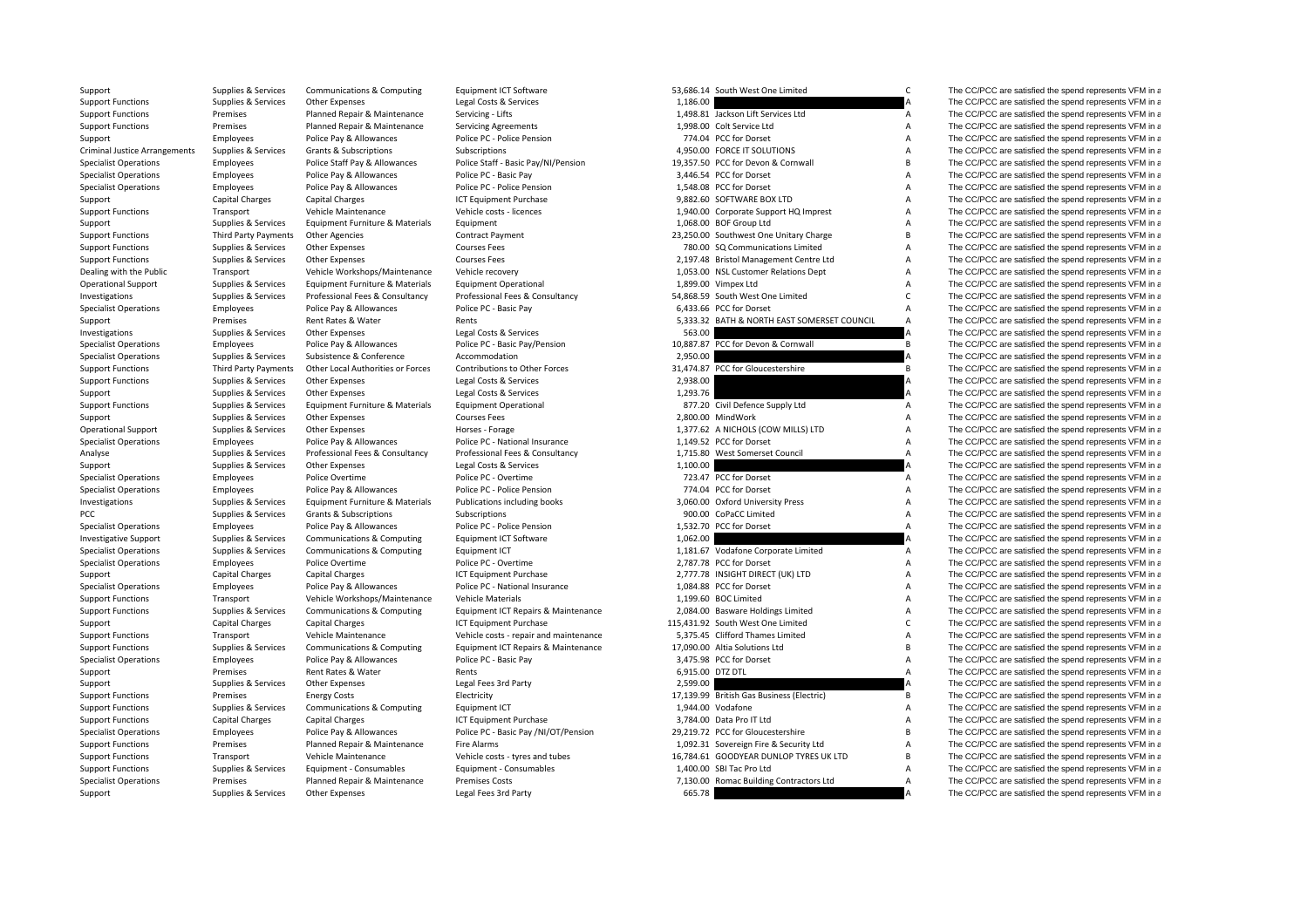| Operational Support                  | Supplies & Services    | Other Expenses                                        | Dogs - Food                                   |                | 2,071.60 Crown Petfoods Ltd                  | $\mathsf{A}$                     | The CC/PCC are satisfied the spend represents VFM in a |
|--------------------------------------|------------------------|-------------------------------------------------------|-----------------------------------------------|----------------|----------------------------------------------|----------------------------------|--------------------------------------------------------|
| <b>Specialist Operations</b>         | Employees              | Police Pay & Allowances                               | Police Sergeant - Basic Pay/NI/OT/Pension     |                | 14,952.07 PCC for Gloucestershire            | B                                | The CC/PCC are satisfied the spend represents VFM in a |
| Support                              | Supplies & Services    | Contractors/ Fees & Hired Services                    | Fees & Hired                                  | 549.00         |                                              |                                  | The CC/PCC are satisfied the spend represents VFM in a |
| Investigations                       | Third Party Payments   | Other Local Authorities or Forces                     | Charges - Financial Services                  |                | 16,203.00 Bristol City Council               | B                                | The CC/PCC are satisfied the spend represents VFM in a |
| <b>Specialist Operations</b>         | Employees              | Police Pay & Allowances                               | Police Chief Inspector - Basic Pay/NI/Pension |                | 12,979.43 PCC for Gloucestershire            | $\overline{B}$                   | The CC/PCC are satisfied the spend represents VFM in a |
| <b>Specialist Operations</b>         | Supplies & Services    | Communications & Computing                            | Equipment ICT                                 |                | 570.00 Telefonica UK Limited                 | $\boldsymbol{\mathsf{A}}$        | The CC/PCC are satisfied the spend represents VFM in a |
| <b>Support Functions</b>             | Third Party Payments   | Other Local Authorities or Forces                     | Contributions to Other Forces                 |                | 3,647.33 West Midlands Police                | A                                | The CC/PCC are satisfied the spend represents VFM in a |
| Roads Policing                       | Supplies & Services    | Equipment Furniture & Materials                       | <b>Equipment Operational</b>                  |                | 735.00 LION LABORATORIES LTD                 | A                                | The CC/PCC are satisfied the spend represents VFM in a |
| <b>Criminal Justice Arrangements</b> | Supplies & Services    | Clothing Uniforms & Laundry                           | Laundry & Dry Cleaning                        |                | 3,843.08 Royal Devon and Exeter NHS Foundati | A                                | The CC/PCC are satisfied the spend represents VFM in a |
| Support                              | Supplies & Services    | Other Expenses                                        | <b>Courses Fees</b>                           |                | 910.00 The Investigator                      | $\boldsymbol{\mathsf{A}}$        | The CC/PCC are satisfied the spend represents VFM in a |
| <b>Support Functions</b>             | Transport              | Vehicle Maintenance                                   | Vehicle costs - repair and maintenance        |                | 565.01 City West Commercials Ltd             | $\boldsymbol{\mathsf{A}}$        | The CC/PCC are satisfied the spend represents VFM in a |
| Roads Policing                       | Supplies & Services    | <b>Other Expenses</b>                                 | <b>Courses Fees</b>                           |                | 2,300.00 AI TRAINING SERVICES LTD            | $\boldsymbol{\mathsf{A}}$        | The CC/PCC are satisfied the spend represents VFM in a |
| <b>Investigative Support</b>         | Supplies & Services    | <b>Medical Fees</b>                                   | <b>Forensic Science Services</b>              |                | 44,927.90 Orchid Cellmark Ltd                | B                                | The CC/PCC are satisfied the spend represents VFM in a |
| <b>Support Functions</b>             | Supplies & Services    | Communications & Computing                            | Equipment ICT                                 |                | 16,333.33 SOUTHWEST ONE ICT                  | B                                | The CC/PCC are satisfied the spend represents VFM in a |
| Investigations                       | Supplies & Services    | Other Expenses                                        | Legal Costs & Services                        | 1,582.00       |                                              |                                  | The CC/PCC are satisfied the spend represents VFM in a |
| Support                              | <b>Capital Charges</b> | <b>Capital Charges</b>                                | <b>Furniture Purchase</b>                     |                | 1,554.68 BOF Group Ltd                       | A                                | The CC/PCC are satisfied the spend represents VFM in a |
| <b>Support Functions</b>             | Premises               | Planned Repair & Maintenance                          | Servicing - Mechanical Plant                  |                | 20,804.62 Integral UK Ltd                    | B                                | The CC/PCC are satisfied the spend represents VFM in a |
| <b>Specialist Operations</b>         | Employees              | Police Staff Pay & Allowances                         | Police Staff - Basic Pay                      |                | 11,199.00 PCC for Dorset                     | $\overline{B}$                   | The CC/PCC are satisfied the spend represents VFM in a |
| Support                              | Supplies & Services    | <b>Other Expenses</b>                                 | Legal Fees 3rd Party                          | 924.00         |                                              |                                  | The CC/PCC are satisfied the spend represents VFM in a |
| Support                              | Capital Charges        | <b>Capital Charges</b>                                | Additions: Non Enhanc Cn&Wk B&I               |                | 4,815.47 Sovereign Fire & Security Ltd       | A                                | The CC/PCC are satisfied the spend represents VFM in a |
| Support                              | <b>Capital Charges</b> | <b>Capital Charges</b>                                | ICT Equipment Purchase                        |                | 721,582.21 PCC for Cheshire                  | C                                | The CC/PCC are satisfied the spend represents VFM in a |
| Support                              | Supplies & Services    | Communications & Computing                            | Equipment ICT                                 |                | 17,652.09 BRITISH TELECOMMUNICATIONS PLC     | B                                | The CC/PCC are satisfied the spend represents VFM in a |
| Support                              | Premises               | Rent Rates & Water                                    | Rents                                         |                | 35,057.25 NATIONAL CAR PARKS LTD             | $\mathsf{B}$                     | The CC/PCC are satisfied the spend represents VFM in a |
| Support                              | Premises               | Rent Rates & Water                                    | Rents                                         |                | 19,031.25 PCC for Gloucestershire            | $\sf{B}$                         | The CC/PCC are satisfied the spend represents VFM in a |
| Support                              | Supplies & Services    | <b>Other Expenses</b>                                 | Legal Fees 3rd Party                          | 842.00         |                                              | A                                | The CC/PCC are satisfied the spend represents VFM in a |
| <b>Local Policing</b>                | Supplies & Services    | Subsistence & Conference                              | Hospitality                                   | 500.00         |                                              |                                  | The CC/PCC are satisfied the spend represents VFM in a |
| <b>Specialist Operations</b>         | Transport              | Vehicle Maintenance                                   | Vehicle costs - repair and maintenance        |                | 634.46 PCC for Devon & Cornwall              | $\overline{A}$                   | The CC/PCC are satisfied the spend represents VFM in a |
| Support                              | Employees              | Police Pay & Allowances                               | Police PC - National Insurance                |                | 505.48 PCC for Dorset                        | A                                | The CC/PCC are satisfied the spend represents VFM in a |
| <b>Support Functions</b>             | Transport              | Vehicle Maintenance                                   | Vehicle costs - commissioning                 |                | 2,880.00 Vehicle Livery Solutions Ltd        | $\boldsymbol{\mathsf{A}}$        | The CC/PCC are satisfied the spend represents VFM in a |
| <b>Support Functions</b>             | Supplies & Services    | Clothing Uniforms & Laundry                           | Clothing & Uniforms - Issues                  |                | 668.25 DERBY UNITEX LTD                      | A                                | The CC/PCC are satisfied the spend represents VFM in a |
| Investigations                       | Supplies & Services    | Contractors/ Fees & Hired Services                    | Fees & Hired                                  |                | 617.12 The Misfits Theatre Company           | A                                | The CC/PCC are satisfied the spend represents VFM in a |
| Support                              | Employees              | <b>Indirect Employee Expenses</b>                     | Refunds - Contributions                       | 4,345.00       |                                              |                                  | The CC/PCC are satisfied the spend represents VFM in a |
| <b>Support Functions</b>             | Transport              | Vehicle Hire                                          | <b>Hired Vehicle Costs</b>                    |                | 1,301.06 Scot Group Ltd                      | $\overline{A}$                   | The CC/PCC are satisfied the spend represents VFM in a |
| <b>Support Functions</b>             | Premises               | Unplanned Repair & Maintenance                        | Responsive Maint - Electrical                 |                | 2,560.00 Solar Valley Electrical Limited     | $\overline{A}$                   | The CC/PCC are satisfied the spend represents VFM in a |
| <b>Specialist Operations</b>         | Supplies & Services    | Subsistence & Conference                              | Accommodation                                 | 2,518.00       |                                              |                                  | The CC/PCC are satisfied the spend represents VFM in a |
| <b>Support Functions</b>             | Supplies & Services    | Grants & Subscriptions                                | Subscriptions                                 |                | 1,296.00 CITY & GUILDS                       | Α                                | The CC/PCC are satisfied the spend represents VFM in a |
| Support                              | Employees              | Indirect Employee Expenses                            | Refunds - Contributions                       | 2,104.95       |                                              |                                  | The CC/PCC are satisfied the spend represents VFM in a |
| <b>Support Functions</b>             | Supplies & Services    | Contractors/ Fees & Hired Services                    | Fees & Hired                                  |                | 39,721.92 Actica Consulting Limited          | B                                | The CC/PCC are satisfied the spend represents VFM in a |
| Support                              | Premises               | <b>Energy Costs</b>                                   | Electricity                                   |                | 532.43 BRITISH GAS                           | A                                | The CC/PCC are satisfied the spend represents VFM in a |
| <b>Support Functions</b>             | Supplies & Services    | Contractors/ Fees & Hired Services                    | Fees & Hired                                  |                | 3,600.00 Process Evolution Limited           | $\overline{A}$                   | The CC/PCC are satisfied the spend represents VFM in a |
| <b>Support Functions</b>             | Supplies & Services    | Professional Fees & Consultancy                       | Professional Fees & Consultancy               |                | 780.00 RPS PLANNING TRANSPORT & ENVIRONMEN   | $\boldsymbol{\mathsf{A}}$        | The CC/PCC are satisfied the spend represents VFM in a |
| Analyse                              | Third Party Payments   | Other Local Authorities or Forces                     | Contributions to Other Forces                 |                | 27,400.00 PCC for Devon & Cornwall           | B                                | The CC/PCC are satisfied the spend represents VFM in a |
| <b>Support Functions</b>             | Premises               | Planned Repair & Maintenance                          | <b>Alterations to Buildings</b>               |                | 660.00 DRA Maintenance Ltd                   | $\boldsymbol{\mathsf{A}}$        | The CC/PCC are satisfied the spend represents VFM in a |
| <b>Support Functions</b>             | Transport              | Vehicle Maintenance                                   | Vehicle costs - repair and maintenance        |                | 3,001.33 MON MOTORS T/A BRISTOL AUDI         | $\boldsymbol{\mathsf{A}}$        | The CC/PCC are satisfied the spend represents VFM in a |
| <b>Support Functions</b>             | Transport              | Vehicle Workshops/Maintenance                         | Vehicle Workshop                              |                | 26,946.74 Calibration & Consultancy Services | $\overline{B}$                   | The CC/PCC are satisfied the spend represents VFM in a |
|                                      |                        | Other Local Authorities or Forces                     |                                               |                |                                              | $\mathsf{C}$                     | The CC/PCC are satisfied the spend represents VFM in a |
| Analyse                              | Third Party Payments   |                                                       | Agency Payments - OLAs                        | 1,706.25 KOREC | 61,092.00 Bristol City Council               | $\overline{A}$                   | The CC/PCC are satisfied the spend represents VFM in a |
| Analyse                              | Supplies & Services    | Communications & Computing<br>Police Pay & Allowances | Equipment ICT Repairs & Maintenance           |                | 2,863.74 West Midlands Police                | A                                |                                                        |
| Support                              | Employees              |                                                       | Police Inspector - Basic Pay                  | 5,594.32       |                                              |                                  | The CC/PCC are satisfied the spend represents VFM in a |
| Support                              | Supplies & Services    | Other Expenses                                        | Legal Fees 3rd Party                          |                |                                              |                                  | The CC/PCC are satisfied the spend represents VFM in a |
| <b>Specialist Operations</b>         | Employees              | Police Pay & Allowances                               | Police Sergeant - Basic Pay/Pension           |                | 4,464.37 PCC for Devon & Cornwall            | Α                                | The CC/PCC are satisfied the spend represents VFM in a |
| <b>Support Functions</b>             | Transport              | Vehicle Maintenance                                   | Vehicle costs - repair and maintenance        |                | 577.20 Chubb Fire & Security Ltd             | A<br>$\overline{A}$              | The CC/PCC are satisfied the spend represents VFM in a |
| Support                              | Supplies & Services    | Communications & Computing                            | Equipment ICT Hardware Purch                  |                | 2,777.39 Data-Path Office Network Services L |                                  | The CC/PCC are satisfied the spend represents VFM in a |
| Support                              | Supplies & Services    | Contractors/ Fees & Hired Services                    | Fees & Hired                                  | 7,824.76       |                                              |                                  | The CC/PCC are satisfied the spend represents VFM in a |
| <b>Support Functions</b>             | Supplies & Services    | Equipment Furniture & Materials                       | Publications including books                  |                | 1,800.00 CoPaCC Limited                      | A                                | The CC/PCC are satisfied the spend represents VFM in a |
| <b>Support Functions</b>             | Transport              | Vehicle Maintenance                                   | Vehicle costs - repair and maintenance        |                | 2,268.02 WBC Automotive Limited              | $\boldsymbol{\mathsf{A}}$        | The CC/PCC are satisfied the spend represents VFM in a |
| <b>Operational Support</b>           | Supplies & Services    | Equipment Furniture & Materials                       | <b>Equipment Operational</b>                  |                | 2,070.82 OTHREE LIMITED                      | $\overline{A}$<br>$\overline{B}$ | The CC/PCC are satisfied the spend represents VFM in a |
| <b>Support Functions</b>             | Premises               | Planned Repair & Maintenance                          | Repairs & Maint General                       |                | 35,255.67 Integral UK Ltd                    |                                  | The CC/PCC are satisfied the spend represents VFM in a |
| <b>Criminal Justice Arrangements</b> | Supplies & Services    | Other Expenses                                        | <b>Courses Fees</b>                           |                | 3.000.00 CSI Tech Limited<br>.               | $\overline{A}$                   | The CC/PCC are satisfied the spend represents VFM in a |
|                                      |                        |                                                       |                                               |                |                                              |                                  |                                                        |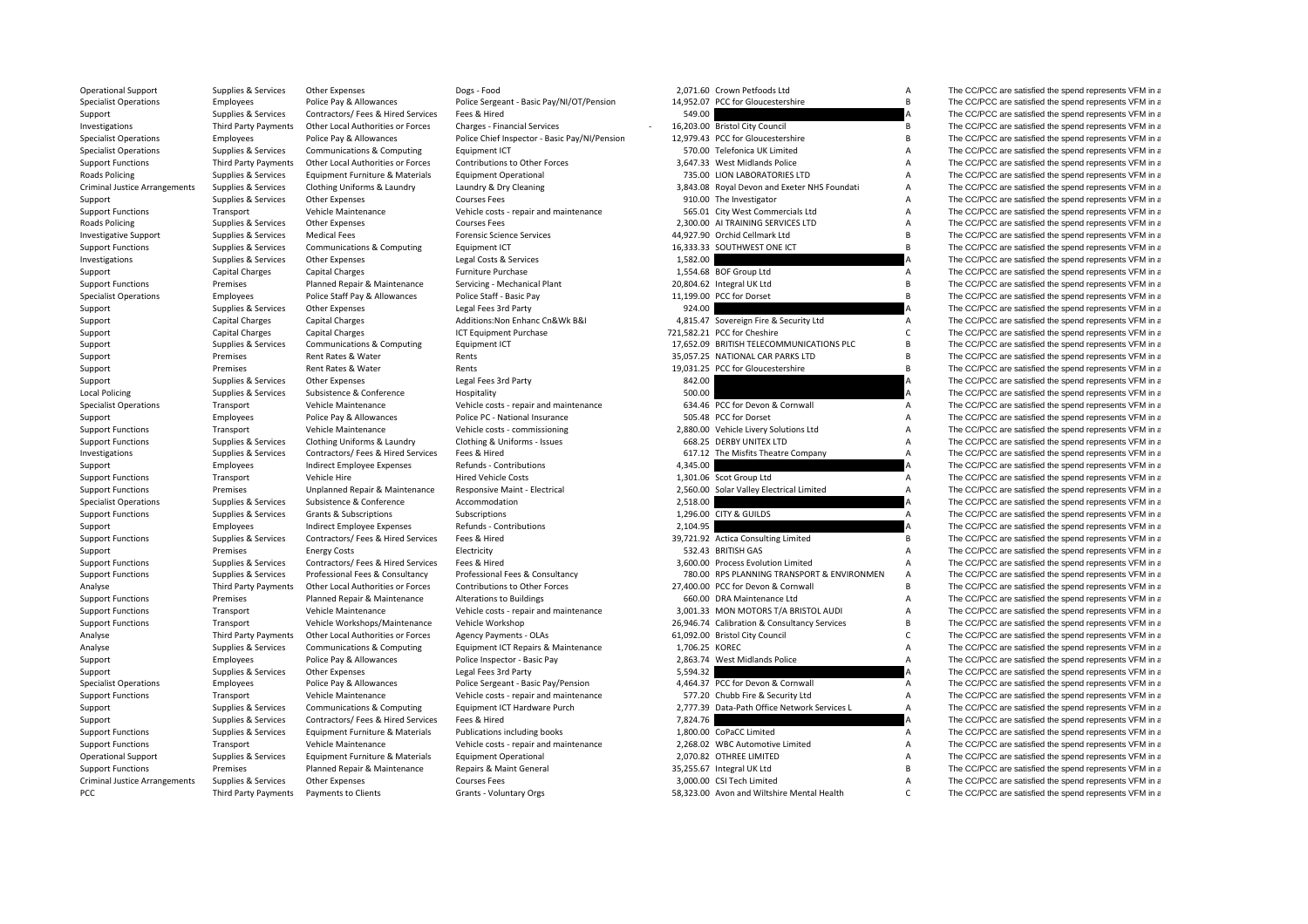| Support                              | Capital Charges      | Capital Charges                    | <b>Construction &amp; Conversion Works</b>   |           | 4,991.15 Grinters Limited                    | A                         | The CC/PCC are satisfied the spend represents VFM in a |
|--------------------------------------|----------------------|------------------------------------|----------------------------------------------|-----------|----------------------------------------------|---------------------------|--------------------------------------------------------|
| Support                              | Capital Charges      | <b>Capital Charges</b>             | Construction & Conversion Works              |           | 14,422.50 MOBILE MINI UK LTD                 | B                         | The CC/PCC are satisfied the spend represents VFM in a |
| <b>Support Functions</b>             | Supplies & Services  | Other Expenses                     | Cost Of Appeals                              | 15,000.00 |                                              |                           | The CC/PCC are satisfied the spend represents VFM in a |
| Analyse                              | Supplies & Services  | <b>Other Expenses</b>              | <b>Courses Fees</b>                          |           | 4,500.00 BOND SOLON TRAINING LTD             | Α                         | The CC/PCC are satisfied the spend represents VFM in a |
| <b>Support Functions</b>             | Third Party Payments | <b>Other Agencies</b>              | <b>Contract Payment</b>                      |           | 450,980.27 Southwest One Unitary Charge      | $\mathsf{C}$              | The CC/PCC are satisfied the spend represents VFM in a |
| <b>Support Functions</b>             | Supplies & Services  | Printing Stationery & Office Exp   | Advertising (not recruitment)                |           | 3,285.00 SHL GROUP LTD                       | A                         | The CC/PCC are satisfied the spend represents VFM in a |
| <b>Specialist Operations</b>         | Employees            | Police Overtime                    | Police PC - Overtime                         |           | 570.79 PCC for Dorset                        | A                         | The CC/PCC are satisfied the spend represents VFM in a |
| <b>Specialist Operations</b>         | Employees            | Police Pay & Allowances            | Police Superintendent - Basic Pay/NI/Pension |           | 8,809.06 PCC for Wiltshire                   | $\overline{A}$            | The CC/PCC are satisfied the spend represents VFM in a |
| <b>Specialist Operations</b>         | Employees            | Police Pay & Allowances            | Police Sergeant - Basic Pay/NI/OT/Pension    |           | 14,724.82 PCC for Gloucestershire            | $\overline{B}$            | The CC/PCC are satisfied the spend represents VFM in a |
| <b>Specialist Operations</b>         | Employees            | Police Pay & Allowances            | Police PC - Basic Pay/OT/Pension             |           | 19,373.31 PCC for Devon & Cornwall           | $\overline{B}$            | The CC/PCC are satisfied the spend represents VFM in a |
| <b>Specialist Operations</b>         | Employees            | Police Pay & Allowances            | Police PC - Basic Pay/NI/OT/Pen              |           | 49,099.93 PCC for Wiltshire                  | $\overline{B}$            | The CC/PCC are satisfied the spend represents VFM in a |
| <b>Operational Support</b>           | Supplies & Services  | <b>Other Expenses</b>              | Horses - Forage                              |           | 1,725.00 DC SMITH                            | A                         | The CC/PCC are satisfied the spend represents VFM in a |
| Dealing with the Public              | Supplies & Services  | Other Expenses                     | <b>Courses Fees</b>                          |           | 14,500.56 College of Policing Ltd            | B                         | The CC/PCC are satisfied the spend represents VFM in a |
| <b>Support Functions</b>             | Supplies & Services  | Equipment Furniture & Materials    | Equipment                                    |           | 990.00 AV Partsmaster Ltd                    | $\boldsymbol{\mathsf{A}}$ | The CC/PCC are satisfied the spend represents VFM in a |
| Support                              | Supplies & Services  | Equipment - Consumables            | Equipment - Consumables                      |           | 555.00 VWR International Ltd                 | A                         | The CC/PCC are satisfied the spend represents VFM in a |
| <b>Local Policing</b>                | Supplies & Services  | Professional Fees & Consultancy    | Professional Fees & Consultancy              |           | 4,783.56 South West One Limited              | A                         | The CC/PCC are satisfied the spend represents VFM in a |
| Analyse                              | Supplies & Services  | Grants & Subscriptions             | Subscriptions                                |           | 5,624.00 AVON & SOM CONSTABULARY CLUB NO 1 A | A                         | The CC/PCC are satisfied the spend represents VFM in a |
| <b>Support Functions</b>             | Transport            | Vehicle Maintenance                | Vehicle costs - fuel                         |           | 63,049.46 Certas Energy UK Ltd               | $\mathsf{C}$              | The CC/PCC are satisfied the spend represents VFM in a |
| <b>Support Functions</b>             | Supplies & Services  | Communications & Computing         | Equipment ICT Software                       |           | 3,876.00 Digital Energy Limited              | $\boldsymbol{\mathsf{A}}$ | The CC/PCC are satisfied the spend represents VFM in a |
| <b>Support Functions</b>             | Supplies & Services  | Equipment Furniture & Materials    | Equipment                                    |           | 687.40 Riflecraft Ltd                        | A                         | The CC/PCC are satisfied the spend represents VFM in a |
| <b>Specialist Operations</b>         | Employees            | Police Overtime                    | Police PC - Overtime                         |           | 573.63 PCC for Dorset                        | A                         | The CC/PCC are satisfied the spend represents VFM in a |
| <b>Support Functions</b>             | Third Party Payments | Other Local Authorities or Forces  | Contributions to Other Forces                |           | 37,366.06 PCC for Gloucestershire            | B                         | The CC/PCC are satisfied the spend represents VFM in a |
| <b>Support Functions</b>             | Premises             | <b>Energy Costs</b>                | Electricity                                  |           | 43,557.80 EDF ENERGY 1 LIMITED               | B                         | The CC/PCC are satisfied the spend represents VFM in a |
| <b>Specialist Operations</b>         | Premises             | <b>Energy Costs</b>                | Electricity                                  |           | 7,636.89 British Gas Business (Electric)     | $\boldsymbol{\mathsf{A}}$ | The CC/PCC are satisfied the spend represents VFM in a |
| Support                              | Supplies & Services  | <b>Other Expenses</b>              | Legal Fees 3rd Party                         | 600.00    |                                              |                           | The CC/PCC are satisfied the spend represents VFM in a |
| <b>Support Functions</b>             | Transport            | Vehicle Maintenance                | Vehicle costs - commissioning                |           | 881.50 RSG ENGINEERING LTD                   | Α                         | The CC/PCC are satisfied the spend represents VFM in a |
| <b>Support Functions</b>             | Premises             | <b>Energy Costs</b>                | Electricity                                  |           | 584.72 CORONA ENERGY RETAIL 4 LTD            | A                         | The CC/PCC are satisfied the spend represents VFM in a |
| <b>Operational Support</b>           | Supplies & Services  | Other Expenses                     | Vet Fees & Supplies                          | 500.00    |                                              |                           | The CC/PCC are satisfied the spend represents VFM in a |
| <b>Support Functions</b>             | Premises             | <b>Energy Costs</b>                | Gas                                          |           | 4,993.78 British Gas Business (Electric)     | A                         | The CC/PCC are satisfied the spend represents VFM in a |
| <b>Support Functions</b>             | Supplies & Services  | Contractors/ Fees & Hired Services | Fees & Hired                                 |           | 8,103.31 CYCLESCHEME LTD                     | A                         | The CC/PCC are satisfied the spend represents VFM in a |
| <b>Criminal Justice Arrangements</b> |                      | Vehicle Allowances                 | <b>Travel fares</b>                          |           | 974.00 First Bristol Limited                 | $\overline{A}$            | The CC/PCC are satisfied the spend represents VFM in a |
|                                      | Transport            |                                    |                                              | 644.74    |                                              |                           |                                                        |
| Investigations                       | Supplies & Services  | Professional Fees & Consultancy    | Professional Fees & Consultancy              |           | 849.00 Showcase Events Ltd                   |                           | The CC/PCC are satisfied the spend represents VFM in a |
| <b>Criminal Justice Arrangements</b> | Supplies & Services  | Subsistence & Conference           | Conference & Meeting Expenses                |           |                                              | A                         | The CC/PCC are satisfied the spend represents VFM in a |
| Support                              | Employees            | <b>Indirect Employee Expenses</b>  | Refunds - Contributions                      | 3,734.65  |                                              |                           | The CC/PCC are satisfied the spend represents VFM in a |
| Support                              | Employees            | Police Pay & Allowances            | Police PC - Police Pension                   |           | 774.04 PCC for Dorset                        | $\overline{A}$<br>A       | The CC/PCC are satisfied the spend represents VFM in a |
| <b>Specialist Operations</b>         | Supplies & Services  | Communications & Computing         | Equipment ICT Repairs & Maintenance          | 7,297.80  |                                              |                           | The CC/PCC are satisfied the spend represents VFM in a |
| <b>Criminal Justice Arrangements</b> | Supplies & Services  | Equipment Furniture & Materials    | <b>Equipment Operational</b>                 |           | 1,812.00 D.tec International Limited         | $\overline{A}$            | The CC/PCC are satisfied the spend represents VFM in a |
| <b>Support Functions</b>             | Supplies & Services  | <b>Other Expenses</b>              | Courses Fees                                 |           | 650.00 The Knowledge Academy Limited         | $\boldsymbol{\mathsf{A}}$ | The CC/PCC are satisfied the spend represents VFM in a |
| <b>Support Functions</b>             | Supplies & Services  | Grants & Subscriptions             | Subscriptions                                |           | 900.00 The Stationery Office                 | $\boldsymbol{\mathsf{A}}$ | The CC/PCC are satisfied the spend represents VFM in a |
| Support                              | Capital Charges      | <b>Capital Charges</b>             | Other Plant & Equipment                      |           | 7,750.00 Cleartone Telecoms Ltd              | $\boldsymbol{\mathsf{A}}$ | The CC/PCC are satisfied the spend represents VFM in a |
| <b>Support Functions</b>             | Supplies & Services  | <b>Other Expenses</b>              | <b>Courses Fees</b>                          |           | 1.784.80 Pearson Education Ltd               | $\boldsymbol{\mathsf{A}}$ | The CC/PCC are satisfied the spend represents VFM in a |
| <b>Criminal Justice Arrangements</b> | Supplies & Services  | Communications & Computing         | Equipment ICT Hardware Purch                 |           | 2,842.22 INSIGHT DIRECT (UK) LTD             | A                         | The CC/PCC are satisfied the spend represents VFM in a |
| Analyse                              | Employees            | Police Staff Pay & Allowances      | <b>Staffing Agency</b>                       |           | 63,642.63 Matrix SCM Ltd                     | $\mathsf{C}$              | The CC/PCC are satisfied the spend represents VFM in a |
| Investigations                       | Supplies & Services  | Subsistence & Conference           | Accommodation                                |           | 10,092.00 The Nelson Trust                   | $\overline{B}$            | The CC/PCC are satisfied the spend represents VFM in a |
| <b>Investigative Support</b>         | Supplies & Services  | <b>Medical Fees</b>                | Pathologists reports                         |           | 15,516.00 Dr R J Delaney                     | $\overline{B}$            | The CC/PCC are satisfied the spend represents VFM in a |
| Investigations                       | Supplies & Services  | Subsistence & Conference           | Conference & Meeting Expenses                |           | 9,589.19 South Gloucestershire Council       | $\boldsymbol{\mathsf{A}}$ | The CC/PCC are satisfied the spend represents VFM in a |
| <b>Criminal Justice Arrangements</b> | Supplies & Services  | <b>Medical Fees</b>                | Drugs & Medical Requisites                   |           | 8,450.00 Alere Toxicology PLC                | A                         | The CC/PCC are satisfied the spend represents VFM in a |
| Investigations                       | Supplies & Services  | <b>Other Expenses</b>              | <b>Courses Fees</b>                          |           | 2,908.50 National Crime Agency               | $\boldsymbol{\mathsf{A}}$ | The CC/PCC are satisfied the spend represents VFM in a |
| <b>Specialist Operations</b>         | Employees            | Police Pay & Allowances            | Police PC - Police Pension                   |           | 1,548.08 PCC for Dorset                      | $\boldsymbol{\mathsf{A}}$ | The CC/PCC are satisfied the spend represents VFM in a |
| Support                              | Capital Charges      | <b>Capital Charges</b>             | <b>Vehicles Purchase</b>                     |           | 41,895.00 RYGOR COMMERCIALS LTD              | $\mathsf{B}$              | The CC/PCC are satisfied the spend represents VFM in a |
| Support                              | Supplies & Services  | <b>Other Expenses</b>              | Legal Fees 3rd Party                         | 2.499.89  |                                              |                           | The CC/PCC are satisfied the spend represents VFM in a |
| Analyse                              | Third Party Payments | Other Local Authorities or Forces  | Agency Payments - OLAs                       |           | 7,318.00 South Gloucestershire Council       | $\overline{A}$            | The CC/PCC are satisfied the spend represents VFM in a |
| Investigations                       | Supplies & Services  | Other Expenses                     | <b>Courses Fees</b>                          |           | 1,191.50 Firebrand Training Ltd              | $\boldsymbol{\mathsf{A}}$ | The CC/PCC are satisfied the spend represents VFM in a |
| <b>Support Functions</b>             | Supplies & Services  | Catering                           | Catering                                     |           | 17,187.77 Sodexo Limited                     | $\mathsf{B}$              | The CC/PCC are satisfied the spend represents VFM in a |
| <b>Investigative Support</b>         | Supplies & Services  | <b>Medical Fees</b>                | <b>Forensic Science Services</b>             | 2,275.00  |                                              |                           | The CC/PCC are satisfied the spend represents VFM in a |
| <b>Support Functions</b>             | Premises             | Planned Repair & Maintenance       | <b>Servicing Agreements</b>                  |           | 2,120.00 Sovereign Fire & Security Ltd       | $\overline{A}$            | The CC/PCC are satisfied the spend represents VFM in a |
| <b>Support Functions</b>             | Premises             | Unplanned Repair & Maintenance     | Responsive Maint - Ext Works                 |           | 1.293.45 DRA Maintenance Ltd                 | $\overline{A}$            | The CC/PCC are satisfied the spend represents VFM in a |
| Support                              | Third Party Payments | Other Local Authorities or Forces  | Contributions to Other Forces                |           | 12.875.88 PCC for Greater Manchester         | <b>B</b>                  | The CC/PCC are satisfied the spend represents VFM in a |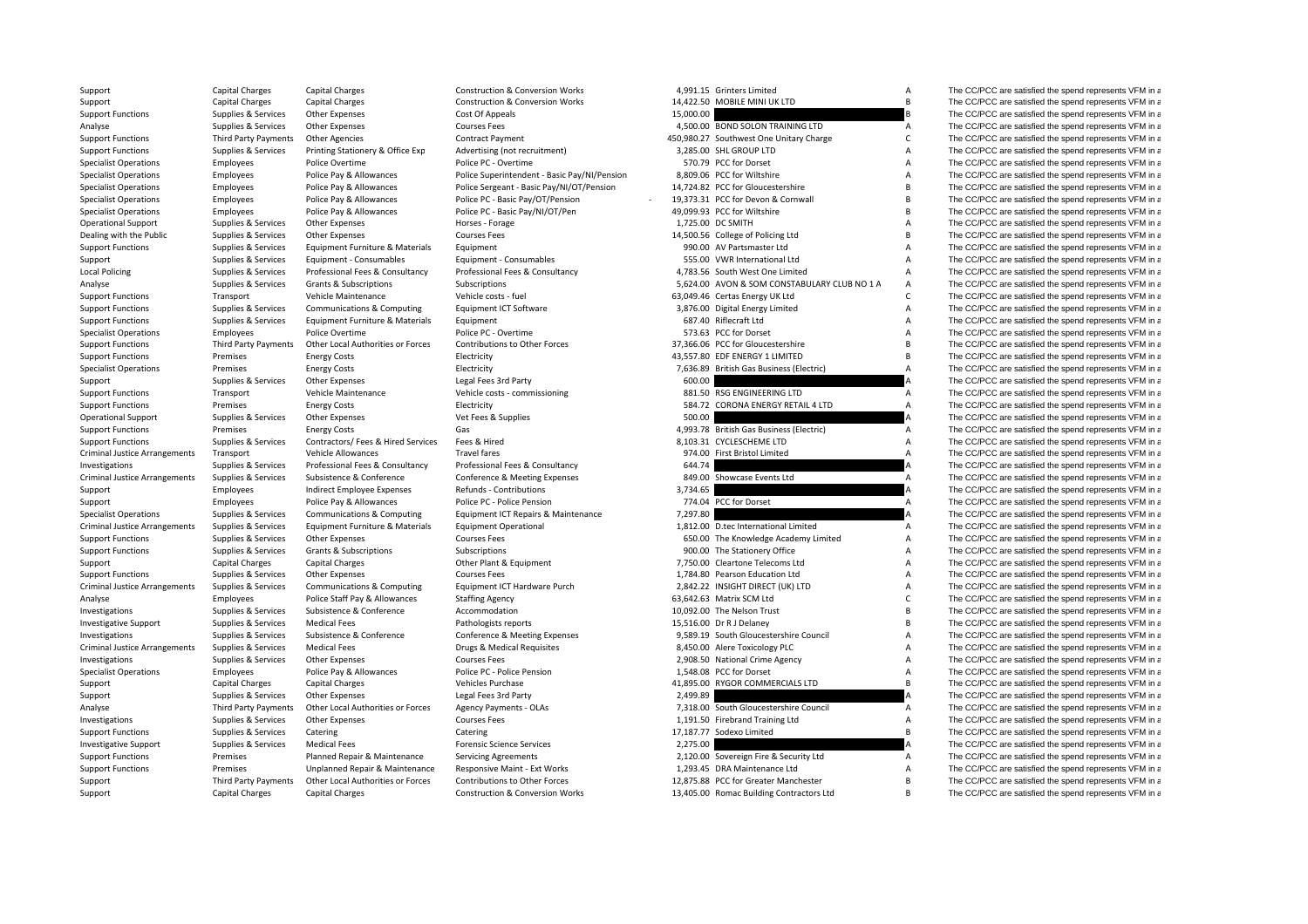| Support                              | Supplies & Services                        | <b>Other Expenses</b>              | Legal Fees 3rd Party                          | 972.00   |                                               |                           | The CC/PCC are satisfied the spend represents VFM in a |
|--------------------------------------|--------------------------------------------|------------------------------------|-----------------------------------------------|----------|-----------------------------------------------|---------------------------|--------------------------------------------------------|
| <b>Specialist Operations</b>         | Premises                                   | Planned Repair & Maintenance       | <b>Premises Costs</b>                         |          | 736.00 Avon Armour Limited                    | $\overline{A}$            | The CC/PCC are satisfied the spend represents VFM in a |
| <b>Support Functions</b>             | Supplies & Services                        | <b>Other Expenses</b>              | <b>Courses Fees</b>                           |          | 1,950.00 CITY OF BRISTOL COLLEGE              | A                         | The CC/PCC are satisfied the spend represents VFM in a |
| <b>Criminal Justice Arrangements</b> | Supplies & Services                        | Other Expenses                     | <b>Courses Fees</b>                           |          | 1.760.00 Crisis Prevention Institute Inc.     | $\boldsymbol{\mathsf{A}}$ | The CC/PCC are satisfied the spend represents VFM in a |
| <b>Support Functions</b>             | Supplies & Services                        | <b>Grants &amp; Subscriptions</b>  | Subscriptions                                 |          | 33.033.00 West Midlands Police                | B                         | The CC/PCC are satisfied the spend represents VFM in a |
| <b>Support Functions</b>             | Premises                                   | Unplanned Repair & Maintenance     | Responsive Maint - Internal Wall or Door      |          | 659.72 SECUREDOR SERVICES                     | $\overline{A}$            | The CC/PCC are satisfied the spend represents VFM in a |
| Support                              | Employees                                  | Police Pay & Allowances            | Police Inspector - Basic Pay/NI/Pen           |          | 24,499.33 PCC for Wiltshire                   | $\sf{B}$                  | The CC/PCC are satisfied the spend represents VFM in a |
| Support                              | Supplies & Services                        | Equipment Furniture & Materials    | Equipment                                     |          | 825.00 CASEVA LTD                             | $\boldsymbol{\mathsf{A}}$ | The CC/PCC are satisfied the spend represents VFM in a |
| Support                              | Employees                                  | Police Pay & Allowances            | Police Chief Inspector - Basic Pay/NI/Pension |          | 6,513.30 PCC for Gloucestershire              | A                         | The CC/PCC are satisfied the spend represents VFM in a |
| <b>Support Functions</b>             | Supplies & Services                        | Other Expenses                     | <b>Courses Fees</b>                           |          | 2.126.00 PCC for Wiltshire                    | $\overline{A}$            | The CC/PCC are satisfied the spend represents VFM in a |
| <b>Support Functions</b>             | Supplies & Services                        | Communications & Computing         | Equipment ICT Repairs & Maintenance           |          | 1,000.00 Bottomline Technologies Limited      | $\overline{A}$            | The CC/PCC are satisfied the spend represents VFM in a |
| <b>Support Functions</b>             | Transport                                  | Vehicle Maintenance                | Vehicle costs - repair and maintenance        |          | 822.50 WOODWAY ENGINEERING LTD                | A                         | The CC/PCC are satisfied the spend represents VFM in a |
| <b>Support Functions</b>             | Supplies & Services                        | Other Expenses                     | Legal Costs & Services                        | 1,000.00 |                                               | A                         | The CC/PCC are satisfied the spend represents VFM in a |
|                                      |                                            |                                    |                                               | 1,629.50 |                                               | A                         | The CC/PCC are satisfied the spend represents VFM in a |
| <b>Support Functions</b>             | Supplies & Services                        | Other Expenses                     | Legal Costs & Services                        |          |                                               | B                         |                                                        |
| PCC                                  | Third Party Payments                       | Payments to Clients                | Grants - Voluntary Orgs                       |          | 45,000.00 Bristol Mediation Ltd               |                           | The CC/PCC are satisfied the spend represents VFM in a |
| <b>Support Functions</b>             | Premises                                   | Rent Rates & Water                 | Landlords Service Charge                      | 5,138.97 |                                               |                           | The CC/PCC are satisfied the spend represents VFM in a |
| <b>Support Functions</b>             | Transport                                  | Vehicle Hire                       | <b>Hired Vehicle Costs</b>                    |          | 1,834.51 COUNTY CARS                          | $\overline{A}$            | The CC/PCC are satisfied the spend represents VFM in a |
| <b>Local Policing</b>                | Third Party Payments                       | Equipment - Consumables            | Contribution                                  |          | 11,696.50 TREBLE 5 TREBLE 1 LTD               | B                         | The CC/PCC are satisfied the spend represents VFM in a |
| <b>Support Functions</b>             | Supplies & Services                        | Equipment Furniture & Materials    | Equipment                                     |          | 600.00 Brownells (UK) Ltd                     | $\boldsymbol{\mathsf{A}}$ | The CC/PCC are satisfied the spend represents VFM in a |
| Analyse                              | Supplies & Services                        | Printing Stationery & Office Exp   | Printing                                      |          | 8,212.63 Xerox (UK) Ltd                       | A                         | The CC/PCC are satisfied the spend represents VFM in a |
| <b>Support Functions</b>             | Supplies & Services                        | Communications & Computing         | Equipment ICT Repairs & Maintenance           |          | 8,747.34 NDI Technologies Ltd                 | A                         | The CC/PCC are satisfied the spend represents VFM in a |
| PCC                                  | Third Party Payments                       | <b>Payments to Clients</b>         | Grants - Voluntary Orgs                       |          | 8,750.00 THE BRANDON TRUST                    | A                         | The CC/PCC are satisfied the spend represents VFM in a |
| Support                              | Supplies & Services                        | Clothing Uniforms & Laundry        | Clothing & Uniforms - Issues                  |          | 6,902.20 Level Peaks Associates Limited       | A                         | The CC/PCC are satisfied the spend represents VFM in a |
| <b>Specialist Operations</b>         | Employees                                  | Police Pay & Allowances            | Police PC - Basic Pay                         |          | 3,384.52 PCC for Dorset                       | A                         | The CC/PCC are satisfied the spend represents VFM in a |
| Support                              | Capital Charges                            | <b>Capital Charges</b>             | <b>Construction &amp; Conversion Works</b>    |          | 17,876.39 North Somerset Council              | $\mathsf{B}$              | The CC/PCC are satisfied the spend represents VFM in a |
| <b>Support Functions</b>             | Supplies & Services                        | Other Expenses                     | Legal Costs & Services                        | 600.00   |                                               |                           | The CC/PCC are satisfied the spend represents VFM in a |
| Support                              | <b>Capital Charges</b>                     | <b>Capital Charges</b>             | ICT Equipment Purchase                        |          | 1,001.06 Avon Armour Limited                  | A                         | The CC/PCC are satisfied the spend represents VFM in a |
| Support                              | <b>Capital Charges</b>                     | Capital Charges                    | <b>Vehicle Conversions</b>                    |          | 8,452.46 WURTH UK LTD                         | A                         | The CC/PCC are satisfied the spend represents VFM in a |
| <b>Support Functions</b>             | Premises                                   | Rent Rates & Water                 | Rents                                         |          | 3,750.00 Bargain Parking Ltd                  | A                         | The CC/PCC are satisfied the spend represents VFM in a |
| <b>Investigative Support</b>         | Supplies & Services                        | <b>Medical Fees</b>                | <b>Forensic Science Services</b>              |          | 2,907.00 DAWN E SAUNDERS                      | A                         | The CC/PCC are satisfied the spend represents VFM in a |
| <b>Support Functions</b>             | Supplies & Services                        | Communications & Computing         | Equipment ICT Software                        |          | 2,100.00 Recipero Ltd                         | $\overline{A}$            | The CC/PCC are satisfied the spend represents VFM in a |
| <b>Support Functions</b>             | Transport                                  | Vehicle Workshops/Maintenance      | <b>Vehicle Materials</b>                      |          | 700.00 Mill Autoquip                          | $\boldsymbol{\mathsf{A}}$ | The CC/PCC are satisfied the spend represents VFM in a |
| <b>Support Functions</b>             | Supplies & Services                        | Equipment Furniture & Materials    | <b>Equipment Cleaning &amp; Materials</b>     |          | 800.00 W A Products (UK) LTD                  | A                         | The CC/PCC are satisfied the spend represents VFM in a |
| <b>Support Functions</b>             | Supplies & Services                        | Other Expenses                     | Legal Costs & Services                        | 6,673.00 |                                               |                           | The CC/PCC are satisfied the spend represents VFM in a |
| <b>Support Functions</b>             | Transport                                  | Vehicle Hire                       | <b>Hired Vehicle Costs</b>                    |          | 2,325.00 COUNTY CARS                          | A                         | The CC/PCC are satisfied the spend represents VFM in a |
| <b>Support Functions</b>             | Supplies & Services                        | Contractors/ Fees & Hired Services | Fees & Hired                                  |          | 7,197.00 D P Medical Systems Ltd              | A                         | The CC/PCC are satisfied the spend represents VFM in a |
| <b>Support Functions</b>             | Transport                                  | Vehicle Maintenance                | Vehicle costs - repair and maintenance        |          | 5,241.13 Mill Autoquip                        | A                         | The CC/PCC are satisfied the spend represents VFM in a |
| Support                              | Capital Charges                            | <b>Capital Charges</b>             | <b>Construction &amp; Conversion Works</b>    |          | 4,200.00 Advanced Fencing & Landscaping       | $\boldsymbol{\mathsf{A}}$ | The CC/PCC are satisfied the spend represents VFM in a |
| <b>Roads Policing</b>                | Supplies & Services                        | Printing Stationery & Office Exp   | Postage                                       |          | 25,854.00 ROYAL MAIL GROUP LTD                | $\overline{B}$            | The CC/PCC are satisfied the spend represents VFM in a |
| <b>Support Functions</b>             | Premises                                   | Planned Repair & Maintenance       | Grounds Maintenance                           |          | 635.00 Gordano Tree Care                      | $\boldsymbol{\mathsf{A}}$ | The CC/PCC are satisfied the spend represents VFM in a |
| Dealing with the Public              |                                            |                                    | Airwave                                       |          | 94,508.53 AIRWAVE SOLUTIONS LTD               | $\mathsf{C}$              | The CC/PCC are satisfied the spend represents VFM in a |
|                                      | Supplies & Services<br>Supplies & Services | Communications & Computing         | Legal Costs & Services                        | 575.00   |                                               | А                         | The CC/PCC are satisfied the spend represents VFM in a |
| <b>Support Functions</b>             | Premises                                   | Other Expenses                     |                                               |          | 57,926.71 CORONA ENERGY RETAIL 4 LTD          | $\mathsf{C}$              |                                                        |
| <b>Support Functions</b>             |                                            | <b>Energy Costs</b>                | Gas                                           |          |                                               |                           | The CC/PCC are satisfied the spend represents VFM in a |
| <b>Specialist Operations</b>         | Supplies & Services                        | Communications & Computing         | <b>Telephone Calls</b>                        |          | 1,373.59 Vodafone Corporate Limited           | $\boldsymbol{\mathsf{A}}$ | The CC/PCC are satisfied the spend represents VFM in a |
| <b>Support Functions</b>             | Transport                                  | Vehicle Maintenance                | Vehicle costs - repair and maintenance        |          | 505.00 Driveshaft UK                          | $\boldsymbol{\mathsf{A}}$ | The CC/PCC are satisfied the spend represents VFM in a |
| Support                              | Third Party Payments                       | Other Local Authorities or Forces  | Contributions to Other Forces                 |          | 14,500.41 PCC for Wiltshire                   | B                         | The CC/PCC are satisfied the spend represents VFM in a |
| Support                              | Supplies & Services                        | <b>Other Expenses</b>              | Legal Fees 3rd Party                          | 5,000.00 |                                               |                           | The CC/PCC are satisfied the spend represents VFM in a |
| <b>Support Functions</b>             | Transport                                  | Vehicle Maintenance                | Vehicle costs - commissioning                 |          | 3,640.86 WURTH UK LTD                         | A                         | The CC/PCC are satisfied the spend represents VFM in a |
| Analyse                              | Third Party Payments                       | Other Local Authorities or Forces  | Contributions to Other Forces                 |          | 3,000.00 PCC for Devon & Cornwall             | $\overline{A}$            | The CC/PCC are satisfied the spend represents VFM in a |
| <b>Support Functions</b>             | Supplies & Services                        | Other Expenses                     | Cost Of Appeals                               | 8,500.00 |                                               |                           | The CC/PCC are satisfied the spend represents VFM in a |
| Support                              | <b>Capital Charges</b>                     | <b>Capital Charges</b>             | <b>Construction &amp; Conversion Works</b>    |          | 3,036.00 Avon Armour Limited                  | A                         | The CC/PCC are satisfied the spend represents VFM in a |
| Investigations                       | Supplies & Services                        | Contractors/ Fees & Hired Services | Fees & Hired                                  |          | 12,620.75 Securitas Security Services (UK) Lt | $\sf{B}$                  | The CC/PCC are satisfied the spend represents VFM in a |
| <b>Support Functions</b>             | Supplies & Services                        | Other Expenses                     | Legal Costs & Services                        | 8,025.00 |                                               |                           | The CC/PCC are satisfied the spend represents VFM in a |
| <b>Criminal Justice Arrangements</b> | Supplies & Services                        | Communications & Computing         | Equipment ICT                                 |          | 7,850.47 Specialist Computer Centres          | $\overline{A}$            | The CC/PCC are satisfied the spend represents VFM in a |
| Support                              | Capital Charges                            | <b>Capital Charges</b>             | Vehicles Purchase                             |          | 21,596.08 Volkswagen Group UK Ltd Vehicles    | B                         | The CC/PCC are satisfied the spend represents VFM in a |
| Support                              | Supplies & Services                        | Equipment Furniture & Materials    | Equipment                                     | 994.00   |                                               |                           | The CC/PCC are satisfied the spend represents VFM in a |
| Analyse                              | Capital Financing                          | <b>External Interest</b>           | Debt Charges - Interest                       |          | 29,052.63 Public Works Loan Board             | B                         | The CC/PCC are satisfied the spend represents VFM in a |
| <b>Support Functions</b>             | Supplies & Services                        | Clothing Uniforms & Laundry        | Clothing & Uniforms Body Armour               |          | 2,597.04 DHL Supply Chain Ltd                 | $\overline{A}$            | The CC/PCC are satisfied the spend represents VFM in a |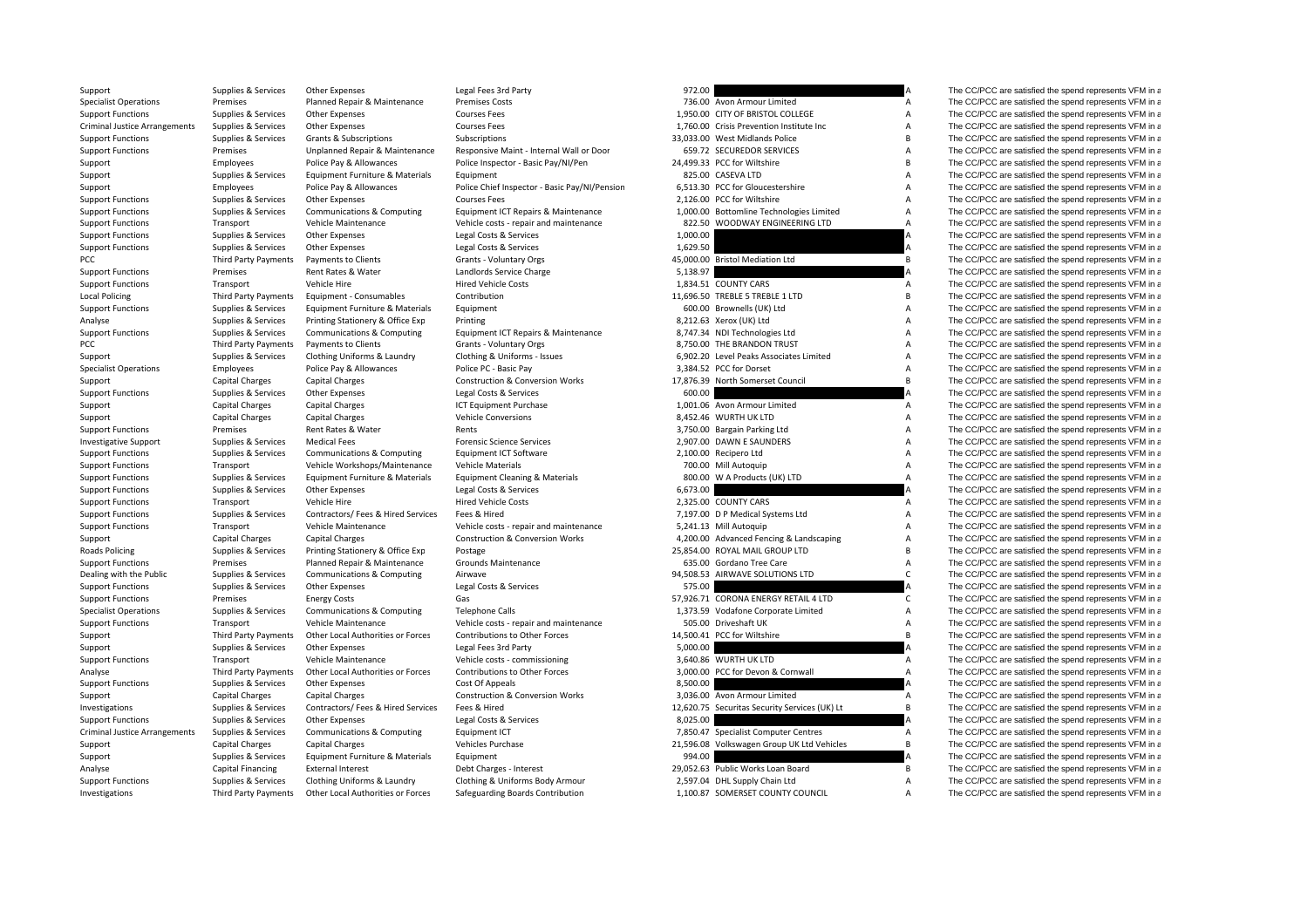| Support                              | Employees              | Police Pay & Allowances           | Police PC - Police Pension                 |          | 766.35 PCC for Dorset                          | Α                         | The CC/PCC are satisfied the spend represents VFM in a |
|--------------------------------------|------------------------|-----------------------------------|--------------------------------------------|----------|------------------------------------------------|---------------------------|--------------------------------------------------------|
| Support                              | Third Party Payments   | Payments to Clients               | Grants - Voluntary Orgs                    |          | 5,354.37 Womankind Bristol Women's Therapy C   | A                         | The CC/PCC are satisfied the spend represents VFM in a |
| <b>Support Functions</b>             | Employees              | Police Staff Pay & Allowances     | <b>Staffing Agency</b>                     |          | 2,441.34 Adecco UK Ltd                         | $\boldsymbol{\mathsf{A}}$ | The CC/PCC are satisfied the spend represents VFM in a |
| <b>Support Functions</b>             | Premises               | Planned Repair & Maintenance      | Servicing - Fire Alarm                     |          | 3,023.00 Sovereign Fire & Security Ltd         | $\overline{A}$            | The CC/PCC are satisfied the spend represents VFM in a |
| <b>Support Functions</b>             | Supplies & Services    | Other Expenses                    | <b>Courses Fees</b>                        |          | 804.17 BPP PROFESSIONAL EDUCATION              | A                         | The CC/PCC are satisfied the spend represents VFM in a |
| Support                              | <b>Capital Charges</b> | <b>Capital Charges</b>            | ICT Equipment Purchase                     |          | 611.08 Cablecom Networking Ltd                 | A                         | The CC/PCC are satisfied the spend represents VFM in a |
| <b>Support Functions</b>             | Premises               | Waste Disposal - Premises         | Waste Disposal - Premises                  |          | 650.85 SUEZ Recycling and Recovery UK Ltd      | $\boldsymbol{\mathsf{A}}$ | The CC/PCC are satisfied the spend represents VFM in a |
| Support                              | Supplies & Services    | Communications & Computing        | Equipment ICT Hardware Purch               |          | 2,691.39 PCC for Devon & Cornwall              | $\boldsymbol{\mathsf{A}}$ | The CC/PCC are satisfied the spend represents VFM in a |
| <b>Local Policing</b>                | Premises               | Waste Disposal - Premises         | Waste Disposal - Premises                  |          | 811.44 FURNITURE@WORK LTD                      | $\boldsymbol{\mathsf{A}}$ | The CC/PCC are satisfied the spend represents VFM in a |
| Support                              | Supplies & Services    | Other Expenses                    | Legal Costs & Services                     | 1,449.00 |                                                |                           | The CC/PCC are satisfied the spend represents VFM in a |
| Support                              | <b>Capital Charges</b> | <b>Capital Charges</b>            | <b>Construction &amp; Conversion Works</b> |          | 111,243.42 DRA Maintenance Ltd                 | $\mathsf{C}$              | The CC/PCC are satisfied the spend represents VFM in a |
| <b>Specialist Operations</b>         | Employees              | Police Overtime                   | Police PC - Overtime                       |          | 3,188.99 PCC for Dorset                        | $\overline{A}$            | The CC/PCC are satisfied the spend represents VFM in a |
| Support                              | Supplies & Services    | Other Expenses                    | Legal Costs & Services                     | 750.00   |                                                |                           | The CC/PCC are satisfied the spend represents VFM in a |
| <b>Local Policing</b>                | Third Party Payments   | Payments to Clients               | Grants - Voluntary Orgs                    |          | 21,634.50 North Somerset Council               | В                         | The CC/PCC are satisfied the spend represents VFM in a |
| Analyse                              | Supplies & Services    | Equipment Furniture & Materials   | <b>Equipment Operational</b>               |          | 877.20 Civil Defence Supply Ltd                | $\boldsymbol{\mathsf{A}}$ | The CC/PCC are satisfied the spend represents VFM in a |
| Support                              | Capital Charges        | <b>Capital Charges</b>            | Additions: Non Enhancing Fees              |          | 1,417.50 Kendall Kingscott Ltd                 | $\boldsymbol{\mathsf{A}}$ | The CC/PCC are satisfied the spend represents VFM in a |
| <b>Support Functions</b>             | Supplies & Services    | Communications & Computing        | Equipment ICT                              |          | 42,705.18 Southwest One                        | $\sf{B}$                  | The CC/PCC are satisfied the spend represents VFM in a |
|                                      |                        |                                   |                                            |          |                                                |                           |                                                        |
| <b>Specialist Operations</b>         | Premises               | <b>Energy Costs</b>               | Electricity                                | 605.44   |                                                |                           | The CC/PCC are satisfied the spend represents VFM in a |
| Analyse                              | Employees              | Police Staff Pay & Allowances     | Police Staff - Police Pension              |          | 280,799.40 Somerset County Council Pension Fun | C                         | The CC/PCC are satisfied the spend represents VFM in a |
| <b>Support Functions</b>             | Premises               | Unplanned Repair & Maintenance    | Responsive Maint - Sanitary Services       |          | 1,286.02 DRA Maintenance Ltd                   | A                         | The CC/PCC are satisfied the spend represents VFM in a |
| PCC                                  | Third Party Payments   | Payments to Clients               | Grants - Voluntary Orgs                    |          | 37.147.25 Barnardos                            | $\overline{B}$            | The CC/PCC are satisfied the spend represents VFM in a |
| <b>Support Functions</b>             | Supplies & Services    | Communications & Computing        | Equipment ICT Software                     |          | 2,580.00 1Spatial Group Ltd                    | A                         | The CC/PCC are satisfied the spend represents VFM in a |
| Support                              | Supplies & Services    | Equipment Furniture & Materials   | <b>Equipment Operational</b>               |          | 34,765.00 Cleartone Telecoms Ltd               | B                         | The CC/PCC are satisfied the spend represents VFM in a |
| <b>Specialist Operations</b>         | Supplies & Services    | Other Expenses                    | <b>Courses Fees</b>                        |          | 4,201.00 PCC for Greater Manchester            | $\boldsymbol{\mathsf{A}}$ | The CC/PCC are satisfied the spend represents VFM in a |
| <b>Investigative Support</b>         | Supplies & Services    | <b>Medical Fees</b>               | <b>Forensic Science Services</b>           |          | 1.920.40 SOCOTEC UK Ltd                        | $\overline{A}$            | The CC/PCC are satisfied the spend represents VFM in a |
| Support                              | Capital Charges        | <b>Capital Charges</b>            | Vehicles Purchase                          |          | 189,289.24 BMW (UK) Ltd                        | $\mathsf{C}$              | The CC/PCC are satisfied the spend represents VFM in a |
| <b>Specialist Operations</b>         | Employees              | Police Overtime                   | Police PC - Overtime                       |          | 1,092.13 PCC for Dorset                        | $\overline{A}$            | The CC/PCC are satisfied the spend represents VFM in a |
| Analyse                              | Transport              | Vehicle Allowances                | <b>Travel fares</b>                        | 4,464.55 |                                                |                           | The CC/PCC are satisfied the spend represents VFM in a |
| Support                              | Employees              | Police Pay & Allowances           | Police PC - National Insurance             |          | 561.00 PCC for Dorset                          | A                         | The CC/PCC are satisfied the spend represents VFM in a |
| <b>Support Functions</b>             | Supplies & Services    | Printing Stationery & Office Exp  | Postage                                    |          | 6,403.31 PURCHASE POWER                        | $\mathsf A$               | The CC/PCC are satisfied the spend represents VFM in a |
| <b>Support Functions</b>             | Supplies & Services    | Clothing Uniforms & Laundry       | Clothing & Uniforms - Issues               |          | 780.00 Primetake Ltd                           | A                         | The CC/PCC are satisfied the spend represents VFM in a |
| <b>Specialist Operations</b>         | Supplies & Services    | Subsistence & Conference          | Accommodation                              | 4,798.80 |                                                |                           | The CC/PCC are satisfied the spend represents VFM in a |
| Support                              | Employees              | Police Overtime                   | Police PC - Overtime                       |          | 1.094.45 PCC for Dorset                        | $\overline{A}$            | The CC/PCC are satisfied the spend represents VFM in a |
| Analyse                              | Supplies & Services    | Equipment Furniture & Materials   | Equipment                                  |          | 2,700.00 D.tec International Limited           | $\boldsymbol{\mathsf{A}}$ | The CC/PCC are satisfied the spend represents VFM in a |
|                                      | Supplies & Services    | Equipment Furniture & Materials   | <b>Equipment Operational</b>               |          | 5,166.00 Essilor Ltd                           | A                         | The CC/PCC are satisfied the spend represents VFM in a |
| <b>Support Functions</b>             | Premises               | Rent Rates & Water                | Rents                                      |          |                                                | A                         | The CC/PCC are satisfied the spend represents VFM in a |
| <b>Support Functions</b>             |                        | Equipment Furniture & Materials   |                                            | 1,692.00 | 600.00 Watchet Town Council                    |                           |                                                        |
| Support                              | Supplies & Services    |                                   | Equipment                                  |          |                                                |                           | The CC/PCC are satisfied the spend represents VFM in a |
| <b>Specialist Operations</b>         | Employees              | Police Pay & Allowances           | Police PC - Basic Pay                      |          | 6,500.85 PCC for Dorset                        | $\overline{A}$            | The CC/PCC are satisfied the spend represents VFM in a |
| <b>Specialist Operations</b>         | Premises               | Planned Repair & Maintenance      | Planned Maint - External works             |          | 1,467.00 Romac Building Contractors Ltd        | A                         | The CC/PCC are satisfied the spend represents VFM in a |
| <b>Specialist Operations</b>         | Employees              | Police Pay & Allowances           | Police PC - National Insurance             |          | 806.75 PCC for Dorset                          | A                         | The CC/PCC are satisfied the spend represents VFM in a |
| <b>Specialist Operations</b>         | Employees              | Police Pay & Allowances           | Police Inspector - Basic Pay/NI/Pension    |          | 6.064.41 PCC for Devon & Cornwall              | $\boldsymbol{\mathsf{A}}$ | The CC/PCC are satisfied the spend represents VFM in a |
| <b>Support Functions</b>             | Transport              | Vehicle Maintenance               | Vehicle costs - fuel                       |          | 126,999.74 Arval UK Ltd                        | $\mathsf{C}$              | The CC/PCC are satisfied the spend represents VFM in a |
| <b>Support Functions</b>             | Transport              | Vehicle Maintenance               | Vehicle costs - commissioning              |          | 712.65 Bristol Auto Electrical Ltd             | $\overline{A}$            | The CC/PCC are satisfied the spend represents VFM in a |
| Support                              | Supplies & Services    | Other Expenses                    | Legal Fees 3rd Party                       | 3,275.00 |                                                |                           | The CC/PCC are satisfied the spend represents VFM in a |
| <b>Support Functions</b>             | Transport              | Vehicle Maintenance               | Vehicle costs - repair and maintenance     |          | 763.92 Volkswagen Group UK Ltd Parts           | $\overline{A}$            | The CC/PCC are satisfied the spend represents VFM in a |
| <b>Support Functions</b>             | Premises               | Unplanned Repair & Maintenance    | Responsive Maint - Roofs                   |          | 1,414.00 DRA Maintenance Ltd                   | $\overline{A}$            | The CC/PCC are satisfied the spend represents VFM in a |
| Support                              | Supplies & Services    | Equipment Furniture & Materials   | Equipment                                  | 525.00   |                                                |                           | The CC/PCC are satisfied the spend represents VFM in a |
| <b>Specialist Operations</b>         | Supplies & Services    | Subsistence & Conference          | Subsistence                                |          | 566.72 PCC for Dorset                          | $\overline{A}$            | The CC/PCC are satisfied the spend represents VFM in a |
| Analyse                              | Third Party Payments   | Other Local Authorities or Forces | Agency Payments - OLAs                     |          | 72,331.38 North Somerset Council               | $\mathsf{C}$              | The CC/PCC are satisfied the spend represents VFM in a |
| <b>Support Functions</b>             | Supplies & Services    | Other Expenses                    | Legal Costs & Services                     | 800.00   |                                                |                           | The CC/PCC are satisfied the spend represents VFM in a |
| Analyse                              | Supplies & Services    | Other Expenses                    | <b>Courses Fees</b>                        |          | 721.86 Bristol City Council                    | A                         | The CC/PCC are satisfied the spend represents VFM in a |
| <b>Support Functions</b>             | Supplies & Services    | Communications & Computing        | Equipment ICT Repairs & Maintenance        |          | 51,846.73 Southwest One                        | $\mathsf{C}$              | The CC/PCC are satisfied the spend represents VFM in a |
| Support                              | Employees              | Police Pay & Allowances           | Police PC - Basic Pay                      |          | 3,261.53 PCC for Dorset                        | $\boldsymbol{\mathsf{A}}$ | The CC/PCC are satisfied the spend represents VFM in a |
| <b>Support Functions</b>             | Supplies & Services    | <b>Other Expenses</b>             | <b>Courses Fees</b>                        |          | 1,950.00 Heckler & Koch GB NSAF Limited        | $\overline{A}$            | The CC/PCC are satisfied the spend represents VFM in a |
| <b>Support Functions</b>             | Transport              | Vehicle Maintenance               | Vehicle costs - repair and maintenance     |          | 5,447.85 BMW (UK) Ltd                          | $\boldsymbol{\mathsf{A}}$ | The CC/PCC are satisfied the spend represents VFM in a |
| Support                              | Supplies & Services    | <b>Other Expenses</b>             | <b>Courses Fees</b>                        |          | 4,800.00 CRANFIELD UNIVERSITY                  | A                         | The CC/PCC are satisfied the spend represents VFM in a |
| <b>Criminal Justice Arrangements</b> | Supplies & Services    | <b>Medical Fees</b>               | <b>Forensic Science Services</b>           |          | 500.00 Dr Newbury                              | $\overline{A}$            | The CC/PCC are satisfied the spend represents VFM in a |
| Support                              | Capital Charges        | <b>Capital Charges</b>            | <b>Construction &amp; Conversion Fees</b>  |          | 13,896.00 TAUNTON DEANE BOROUGH COUNCIL        | $\mathsf{B}$              | The CC/PCC are satisfied the spend represents VFM in a |
|                                      |                        |                                   |                                            |          |                                                |                           |                                                        |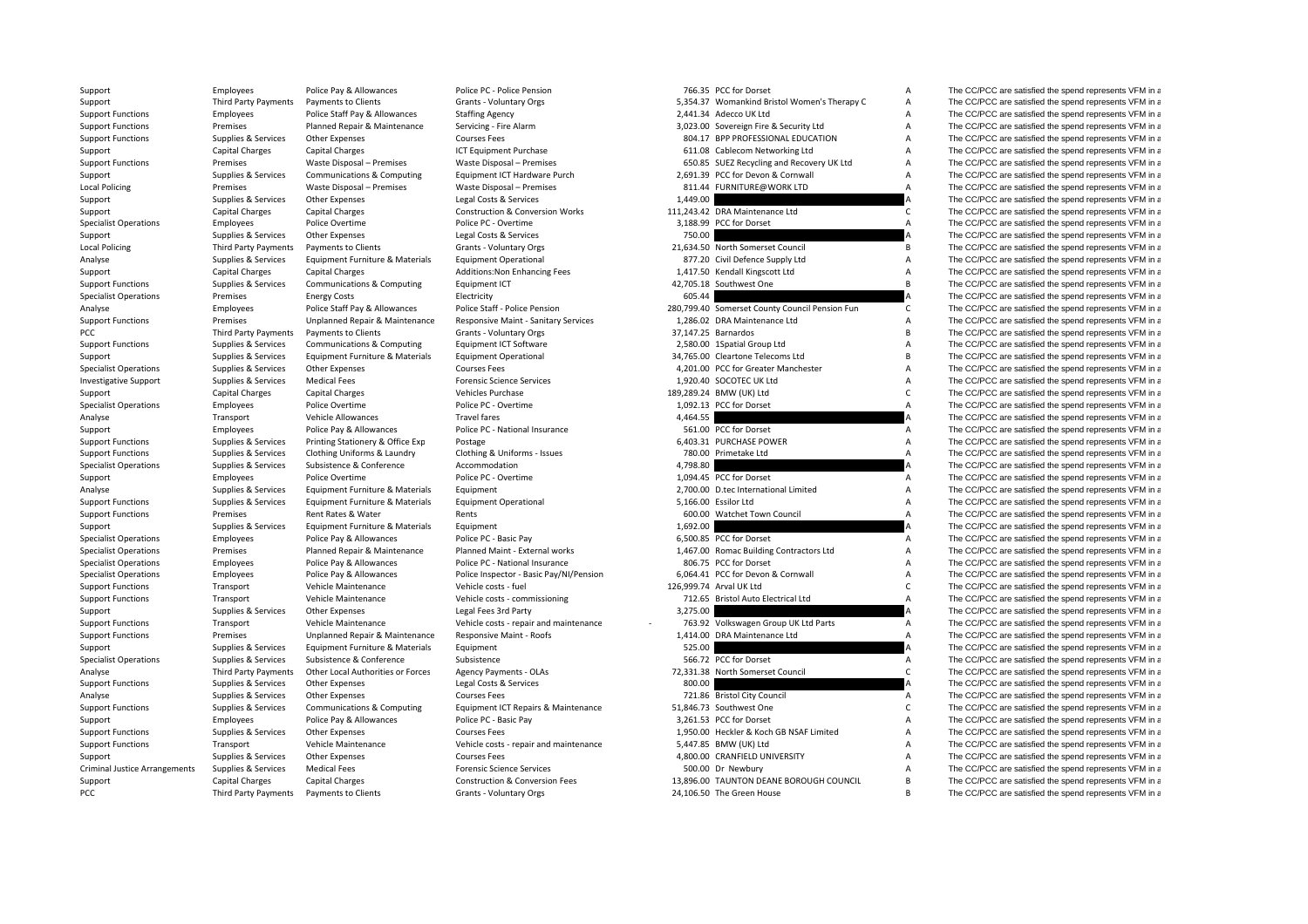Criminal Justice

|         | <b>SUU.UU IVIIII AULOQUID</b>   |
|---------|---------------------------------|
| 955.00  | Solar Valley Electrical Limited |
| 257.76  | Rapiscan Systems Limited        |
| 234.61  | Sovereign Fire & Security Ltd   |
| 856.09  | PCC for Dorset                  |
| 784.77  | PCC for Dorset                  |
| 575.00  |                                 |
| 123.00  | HS JACKSON & SON (FENCING) LTD  |
| 967.00  | Avon Armour Limited             |
| 381.27  | PCC for Wiltshire               |
| 000.00  | <b>Forensic Analytics Ltd</b>   |
| 947.00  | Data Pro IT Ltd                 |
| 560.00  | Solar Valley Electrical Limited |
| 519.60  | Vodafone Corporate Limited      |
| 000.00  | University of Cambridge         |
| 203.06  | PHS Group Ltd                   |
| 702.41  | SJ Cook & Sons Ltd              |
| 605.00  | FF Limited                      |
| 600.00  |                                 |
| 393.07  |                                 |
| 100.00  | Hands Free Computing Ltd        |
| 288.00  | Avon Armour Limited             |
| 595.00  | <b>WESTON RECOVERY SERVICES</b> |
| 391.00  | North Somerset Council          |
| 300.00  | Solar Valley Electrical Limited |
| 443.73  | PCC for Dorset                  |
| 216.00  |                                 |
| 774.04  | PCC for Dorset                  |
| 500.00  |                                 |
| 295.56  | PCC for Dorset                  |
| 800.00  |                                 |
| 377.71  |                                 |
| 239.45  | PCC for Dorset                  |
| 843.00  |                                 |
| 081.00  |                                 |
| .068.88 | <b>TrustFirstParts</b>          |
| 216.70  | PCC for Dorset                  |

Support Functions Supplies & Services Equipment Furniture & Materials Equipment Equipment 500.00 Mill Autoquip A The CC/PCC are satisfied the spend represents VFM in a Support Capital Charges Capital Charges Furniture Purchase Furniture Purchase 955.00 Solar Valley Electrical Limited A The CC/PCC are satisfied the spend represents VFM in a Criminal Justice Arrangements Supplies & Service Arrangement Equipment Supplies Arrangement Supplies Arrangement Supplies Supplies A The CC/PCC are satisfied the spend represents VFM in a The CC/PCC are satisfied the spend represents VFM in a The CC/PCC are satisfied the Support Functions Premises Planned Repair & Maintenance CCTV 12,234.61 Sovereign Fire & Security Ltd B The CC/PCC are satisfied the spend represents VFM in a Specialist Operations Employees Police Pay & Allowances Police PC - National Insurance 856.09 PCC for Dorset A The CC/PCC are satisfied the spend represents VFM in a Specialist Operations Suppliese Employees Police Overtime Police PC - Overtime Police PC - Overtime Police PC - Overtime Police PC - Overtime 784.77 PCC for Dorset A The CC/PCC are satisfied the spend represents VFM in a s Support Functions Supplies & Services Other Expenses Legal Costs & Services Capacity Costs & Services Support Functions and the CC/PCC are satisfied the spend represents VFM in a Support of the CC/PCC are satisfied the spe Support Capital Charges Capital Charges Additions:Non Enhanc Cn&Wk B&I 6,123.00 HS JACKSON & SON (FENCING) LTD A The CC/PCC are satisfied the spend represents VFM in a Support Capital Charges Capital Charges Additions:Non Support Functions Premises Planned Repair & Maintenance Security Security 11,967.00 Avon Armour Limited B The CC/PCC are satisfied the spend represents VFM in a Support Employees Police Staff Pay & Allowances Police Staff - Basic Pay 6,381.27 PCC for Wiltshire A The CC/PCC are satisfied the spend represents VFM in a Supplies & Services Other Expenses Courses Fees Courses Fees 4,00 The CC/PCC are satisfied the spend represents VFM in a Analyse Supplies & Services Communications & Computing Equipment ICT Hardware Purch 1,947.00 Data Pro IT Ltd 1,947.00 Data Pro IT Ltd A The CC/PCC are satisfied the spend represents VFM in a Support Computing Computing Com Support Capital Charges Capital Charges Construction & Conversion Works 560.00 Solar Valley Electrical Limited A The CC/PCC are satisfied the spend represents VFM in a Investigations Supplies & Services Grants & Subscriptions Subscriptions Subscriptions Subscriptions Subscriptions Subscriptions Subscriptions 519.60 Vodafone Corporate Limited A The CC/PCC are satisfied the spend represent Support Supplies & Services Other Expenses Courses Fees Courses Fees Courses Fees 10,000.00 University of Cambridge B The CC/PCC are satisfied the spend represents VFM in a Support Functions Permises Planned Repair & Maint Support Functions Premises Planned Repair & Maintenance Servicing Agreements 4,203.06 PHS Group Ltd A The CC/PCC are satisfied the spend represents VFM in a Support Functions Transport Vehicle Maintenance Vehicle costs - repair and maintenance 17,702.41 SJ Cook & Sons Ltd B The CC/PCC are satisfied the spend represents VFM in a Support Functions Supplies & Services Communications & Computing Equipment ICT 1,605.00 EE Limited A The CC/PCC are satisfied the spend represents VFM in a Support Functions Supplies & Services Other Expenses Legal Costs & Services Legal Costs & Services 600.00 A The CC/PCC are satisfied the spend represents VFM in a Analyse Transport Vehicle Allowances Travel fares 3,393.07 3,393.07 A The CC/PCC are satisfied the spend represents VFM in a Support Functions Supplies & Services Contractors/ Fees & Hired Services Fees & Hired 1,100.00 Hands Free Computing Ltd A The CC/PCC are satisfied the spend represents VFM in a Specialist Operations Premises Planned Repair & Maintenance Premises Costs 9,288.00 Avon Armour Limited A The CC/PCC are satisfied the spend represents VFM in a Support Functions Supplies & Services Other Expenses Courses Fees Courses Fees 4,595.00 WESTON RECOVERY SERVICES A The CC/PCC are satisfied the spend represents VFM in a Support Premises Rent Rates & Water National Non Domestic Rates 7,391.00 North Somerset Council A The CC/PCC are satisfied the spend represents VFM in a Support Functions Premises Planned Repair & Maintenance Servicing - Mechanical Plant 3,300.00 Solar Valley Electrical Limited A The CC/PCC are satisfied the spend represents VFM in a Specialist Operations Employees Police Pay & Allowances Police PC - Basic Pay 3,443.73 PCC for Dorset A The CC/PCC are satisfied the spend represents VFM in a Support Premises Rent Rates & Water Landlords Service Charge 2,216.00 2,216.00 A The CC/PCC are satisfied the spend represents VFM in a Specialist Operations Employees Police Pay & Allowances Police PC ‐ Police Pension 774.04 PCC for Dorset A The CC/PCC are satisfied the spend represents VFM in a Support Functions Supplies & Services Other Expenses Legal Costs & Services Legal Costs & Services 500.00 A The CC/PCC are satisfied the spend represents VFM in a Support Employees Police Overtime Police PC - Overtime Police PC - Overtime 1,295.56 PCC for Dorset A The CC/PCC are satisfied the spend represents VFM in a Support Supplies & Services Other Expenses Legal Costs & Services **800.00** BOO.00 **A** The CC/PCC are satisfied the spend represents VFM in a Analyse Transport Vehicle Allowances Travel fares 2,377.71 2,377.71 A The CC/PCC are satisfied the spend represents VFM in a Support Employees Police Pay & Allowances Police PC - Basic Pay 3,239.45 PCC for Dorset A The CC/PCC are satisfied the spend represents VFM in a Specialist Operations Supplies & Services Subsistence Subsistence Accommodation Accommodation and the Services Subsistence Accommodation and the Services and the Services of the Services Subsistence and the spend represent Support Functions Supplies & Services Other Expenses Legal Costs & Services 1,081.00 A The CC/PCC are satisfied the spend represents VFM in a Support Functions Transport Vehicle Maintenance Vehicle costs - repair and maintenance 4,068.88 TrustFirstParts A The CC/PCC are satisfied the spend represents VFM in a Support Employees Police Pay & Allowances Police PC - Basic Pay 3,216.70 PCC for Dorset A The CC/PCC are satisfied the spend represents VFM in a Specialist Operations Employees Police Pay & Allowances Police PC ‐ Basic Pay/NI/OT/Pension 27,738.52 PCC for Gloucestershire B The CC/PCC are satisfied the spend represents VFM in a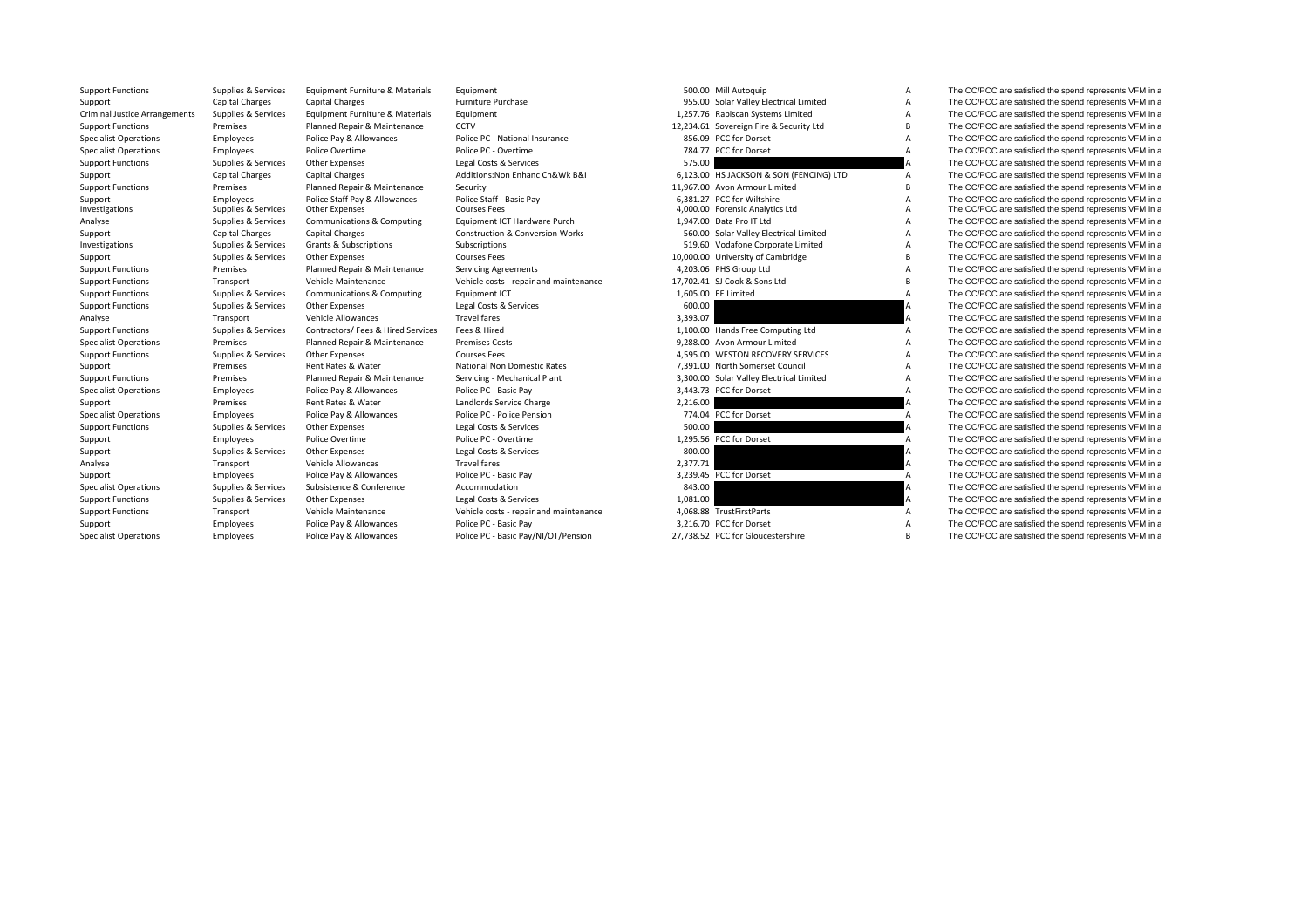accordance with the requirements of category A accordance with the requirements of category A accordance with the requirements of category A accordance with the requirements of category A accordance with the requirements of category A accordance with the requirements of category A accordance with the requirements of category A accordance with the requirements of category A accordance with the requirements of category A accordance with the requirements of category A accordance with the requirements of category C accordance with the requirements of category A accordance with the requirements of category B accordance with the requirements of category A accordance with the requirements of category A accordance with the requirements of category A accordance with the requirements of category A accordance with the requirements of category C accordance with the requirements of category A accordance with the requirements of category A accordance with the requirements of category A accordance with the requirements of category A accordance with the requirements of category A accordance with the requirements of category A accordance with the requirements of category A accordance with the requirements of category A accordance with the requirements of category A accordance with the requirements of category A accordance with the requirements of category A accordance with the requirements of category A accordance with the requirements of category A accordance with the requirements of category B accordance with the requirements of category A accordance with the requirements of category A accordance with the requirements of category A accordance with the requirements of category C accordance with the requirements of category A accordance with the requirements of category A accordance with the requirements of category A accordance with the requirements of category A accordance with the requirements of category A accordance with the requirements of category A accordance with the requirements of category A accordance with the requirements of category A accordance with the requirements of category B accordance with the requirements of category A accordance with the requirements of category A accordance with the requirements of category A accordance with the requirements of category B accordance with the requirements of category A accordance with the requirements of category A accordance with the requirements of category A accordance with the requirements of category A accordance with the requirements of category A accordance with the requirements of category A accordance with the requirements of category B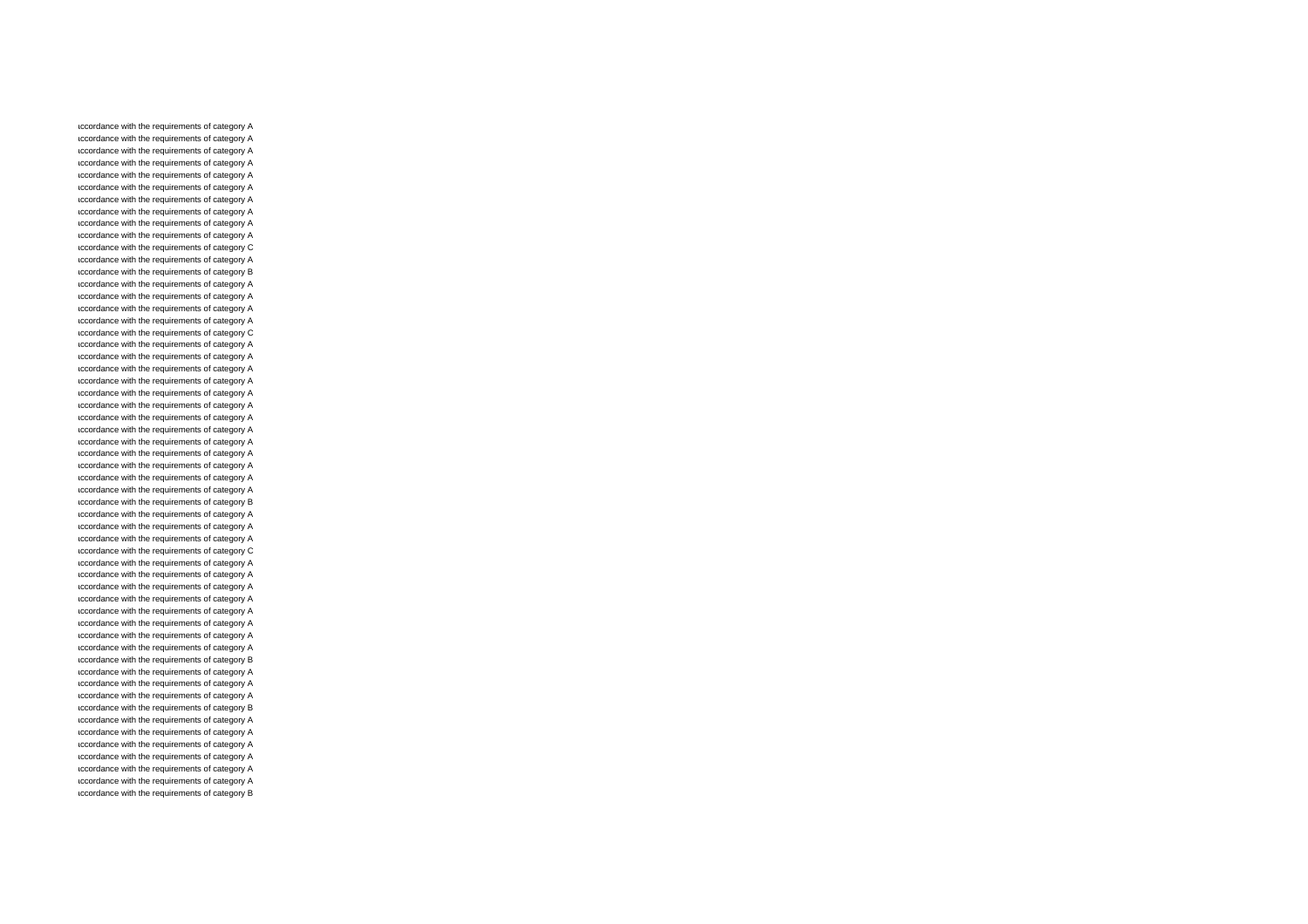accordance with the requirements of category C accordance with the requirements of category A accordance with the requirements of category A accordance with the requirements of category A accordance with the requirements of category A accordance with the requirements of category A accordance with the requirements of category B accordance with the requirements of category A accordance with the requirements of category A accordance with the requirements of category A accordance with the requirements of category A accordance with the requirements of category A accordance with the requirements of category B accordance with the requirements of category A accordance with the requirements of category A accordance with the requirements of category A accordance with the requirements of category A accordance with the requirements of category C accordance with the requirements of category A accordance with the requirements of category A accordance with the requirements of category A accordance with the requirements of category B accordance with the requirements of category A accordance with the requirements of category B accordance with the requirements of category A accordance with the requirements of category A accordance with the requirements of category A accordance with the requirements of category A accordance with the requirements of category A accordance with the requirements of category A accordance with the requirements of category A accordance with the requirements of category A accordance with the requirements of category A accordance with the requirements of category A accordance with the requirements of category A accordance with the requirements of category A accordance with the requirements of category A accordance with the requirements of category A accordance with the requirements of category A accordance with the requirements of category A accordance with the requirements of category A accordance with the requirements of category A accordance with the requirements of category A accordance with the requirements of category A accordance with the requirements of category C accordance with the requirements of category A accordance with the requirements of category B accordance with the requirements of category A accordance with the requirements of category A accordance with the requirements of category A accordance with the requirements of category B accordance with the requirements of category A accordance with the requirements of category A accordance with the requirements of category B accordance with the requirements of category A accordance with the requirements of category B accordance with the requirements of category A accordance with the requirements of category A accordance with the requirements of category A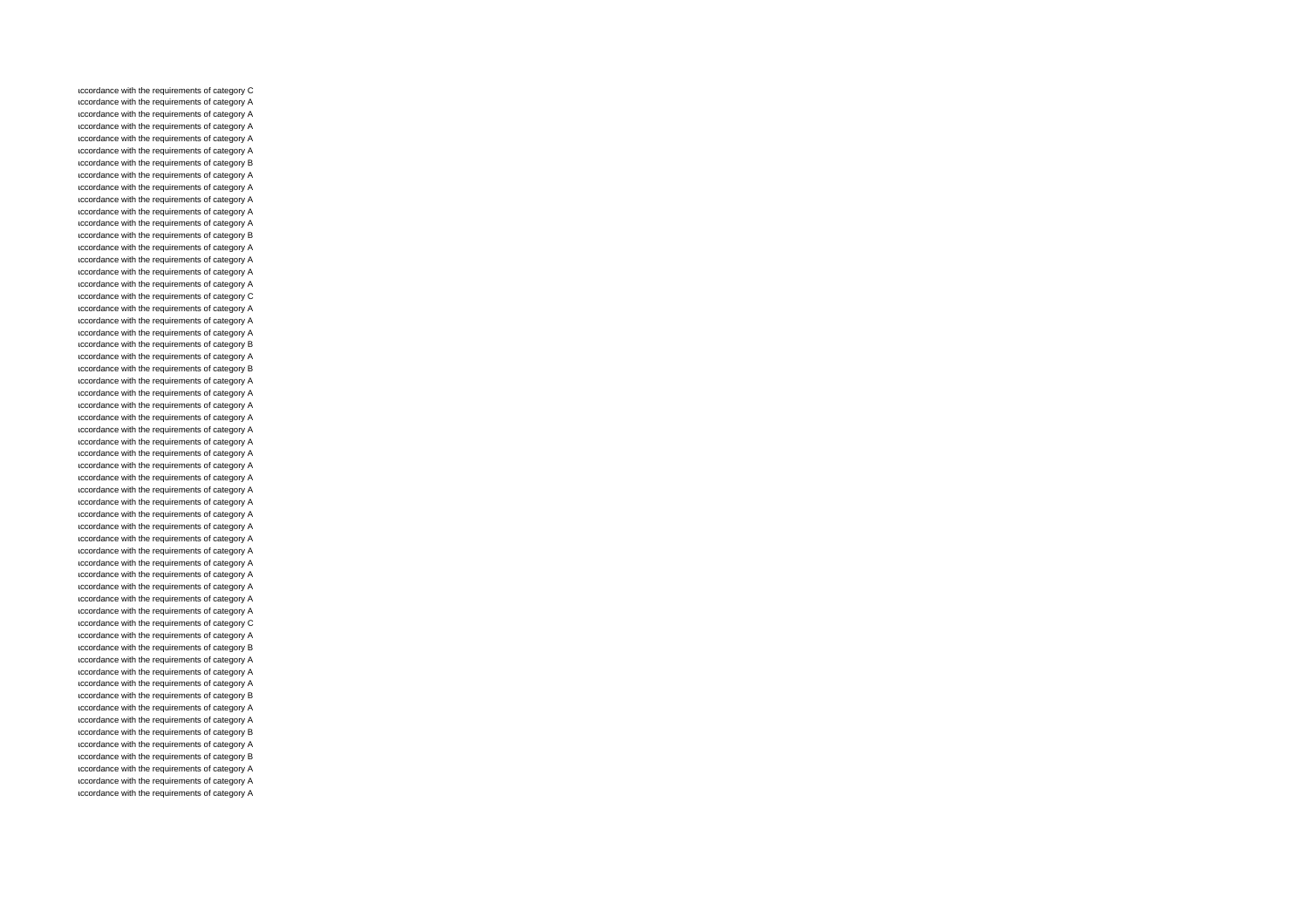accordance with the requirements of category A accordance with the requirements of category B accordance with the requirements of category A accordance with the requirements of category B accordance with the requirements of category B accordance with the requirements of category A accordance with the requirements of category A accordance with the requirements of category A accordance with the requirements of category A accordance with the requirements of category A accordance with the requirements of category A accordance with the requirements of category A accordance with the requirements of category B accordance with the requirements of category B accordance with the requirements of category A accordance with the requirements of category A accordance with the requirements of category B accordance with the requirements of category B accordance with the requirements of category A accordance with the requirements of category A accordance with the requirements of category C accordance with the requirements of category B accordance with the requirements of category B accordance with the requirements of category B accordance with the requirements of category A accordance with the requirements of category A accordance with the requirements of category A accordance with the requirements of category A accordance with the requirements of category A accordance with the requirements of category A accordance with the requirements of category A accordance with the requirements of category A accordance with the requirements of category A accordance with the requirements of category A accordance with the requirements of category A accordance with the requirements of category A accordance with the requirements of category A accordance with the requirements of category B accordance with the requirements of category A accordance with the requirements of category A accordance with the requirements of category A accordance with the requirements of category B accordance with the requirements of category A accordance with the requirements of category A accordance with the requirements of category B accordance with the requirements of category C accordance with the requirements of category A accordance with the requirements of category A accordance with the requirements of category A accordance with the requirements of category A accordance with the requirements of category A accordance with the requirements of category A accordance with the requirements of category A accordance with the requirements of category A accordance with the requirements of category A accordance with the requirements of category A accordance with the requirements of category B accordance with the requirements of category A accordance with the requirements of category C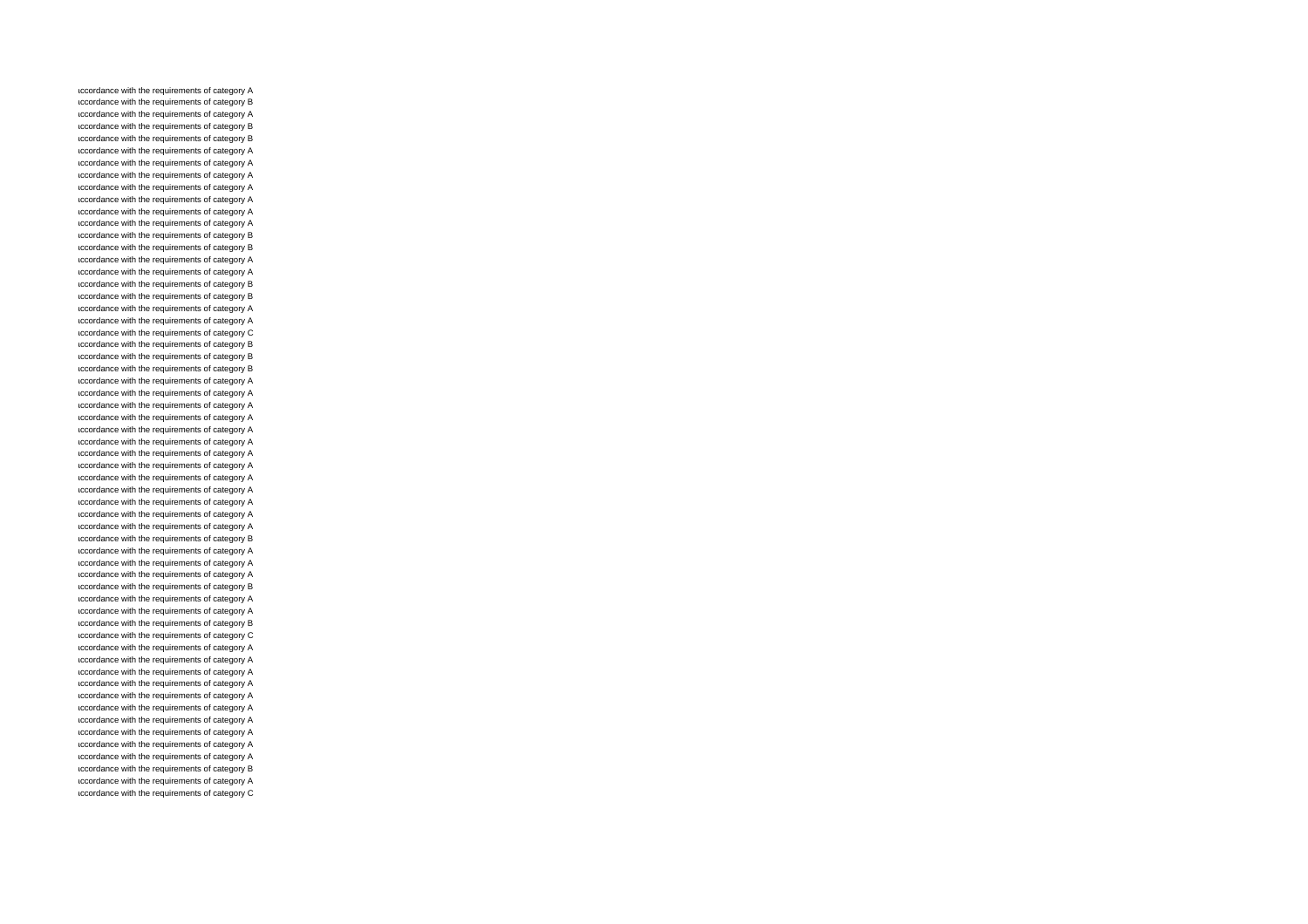accordance with the requirements of category A accordance with the requirements of category B accordance with the requirements of category B accordance with the requirements of category A accordance with the requirements of category C accordance with the requirements of category A accordance with the requirements of category A accordance with the requirements of category A accordance with the requirements of category B accordance with the requirements of category B accordance with the requirements of category B accordance with the requirements of category A accordance with the requirements of category B accordance with the requirements of category A accordance with the requirements of category A accordance with the requirements of category A accordance with the requirements of category A accordance with the requirements of category C accordance with the requirements of category A accordance with the requirements of category A accordance with the requirements of category A accordance with the requirements of category B accordance with the requirements of category B accordance with the requirements of category A accordance with the requirements of category A accordance with the requirements of category A accordance with the requirements of category A accordance with the requirements of category A accordance with the requirements of category A accordance with the requirements of category A accordance with the requirements of category A accordance with the requirements of category A accordance with the requirements of category A accordance with the requirements of category A accordance with the requirements of category A accordance with the requirements of category A accordance with the requirements of category A accordance with the requirements of category A accordance with the requirements of category A accordance with the requirements of category A accordance with the requirements of category A accordance with the requirements of category A accordance with the requirements of category C accordance with the requirements of category B accordance with the requirements of category B accordance with the requirements of category A accordance with the requirements of category A accordance with the requirements of category A accordance with the requirements of category A accordance with the requirements of category B accordance with the requirements of category A accordance with the requirements of category A accordance with the requirements of category A accordance with the requirements of category B accordance with the requirements of category A accordance with the requirements of category A accordance with the requirements of category A accordance with the requirements of category B accordance with the requirements of category B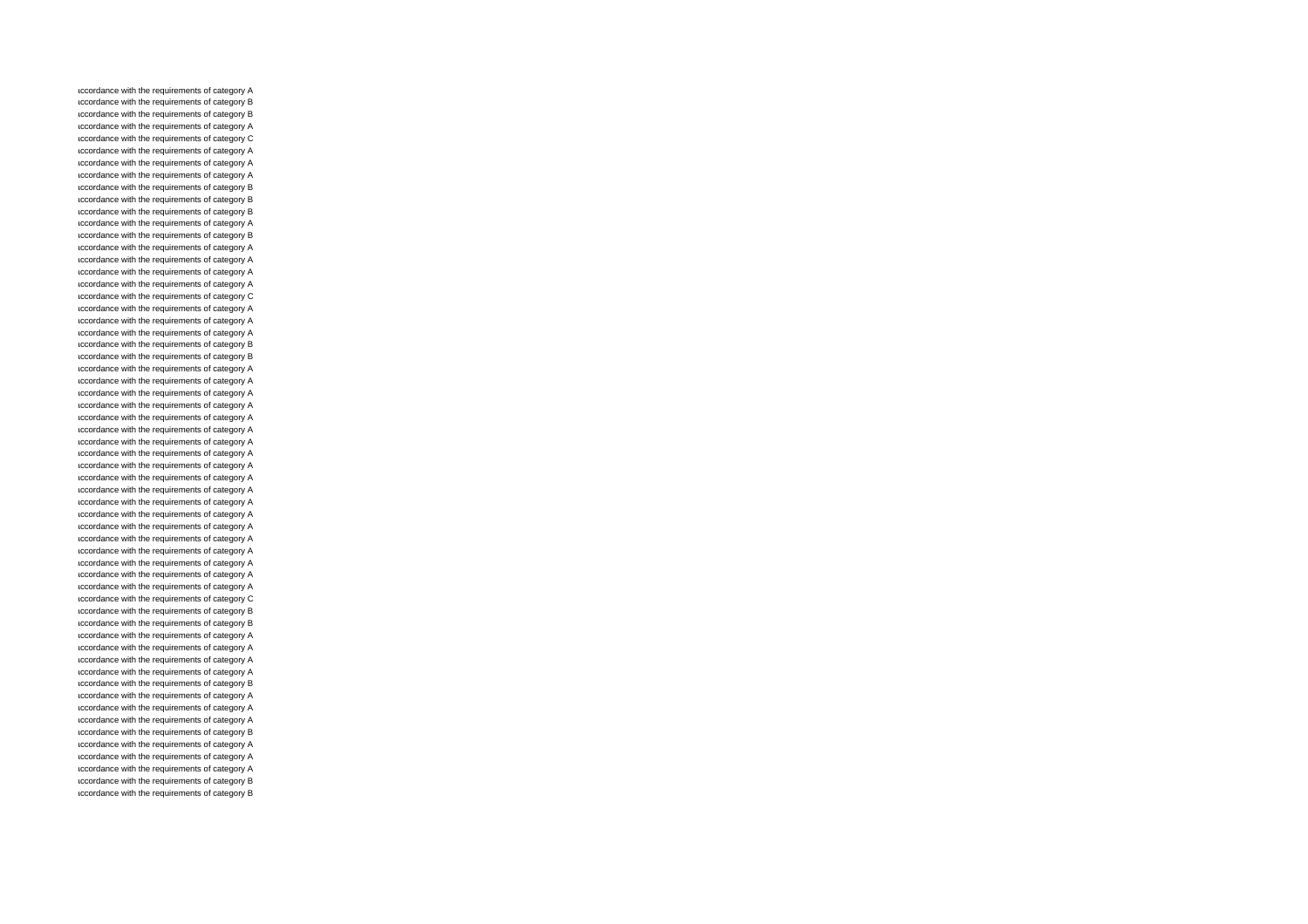accordance with the requirements of category A accordance with the requirements of category A accordance with the requirements of category A accordance with the requirements of category A accordance with the requirements of category B accordance with the requirements of category A accordance with the requirements of category B accordance with the requirements of category A accordance with the requirements of category A accordance with the requirements of category A accordance with the requirements of category A accordance with the requirements of category A accordance with the requirements of category A accordance with the requirements of category A accordance with the requirements of category B accordance with the requirements of category A accordance with the requirements of category A accordance with the requirements of category B accordance with the requirements of category A accordance with the requirements of category A accordance with the requirements of category A accordance with the requirements of category A accordance with the requirements of category A accordance with the requirements of category A accordance with the requirements of category B accordance with the requirements of category A accordance with the requirements of category A accordance with the requirements of category A accordance with the requirements of category A accordance with the requirements of category A accordance with the requirements of category A accordance with the requirements of category A accordance with the requirements of category A accordance with the requirements of category A accordance with the requirements of category A accordance with the requirements of category A accordance with the requirements of category A accordance with the requirements of category A accordance with the requirements of category B accordance with the requirements of category A accordance with the requirements of category C accordance with the requirements of category A accordance with the requirements of category C accordance with the requirements of category A accordance with the requirements of category A accordance with the requirements of category B accordance with the requirements of category A accordance with the requirements of category A accordance with the requirements of category A accordance with the requirements of category A accordance with the requirements of category A accordance with the requirements of category B accordance with the requirements of category A accordance with the requirements of category A accordance with the requirements of category B accordance with the requirements of category A accordance with the requirements of category B accordance with the requirements of category A accordance with the requirements of category A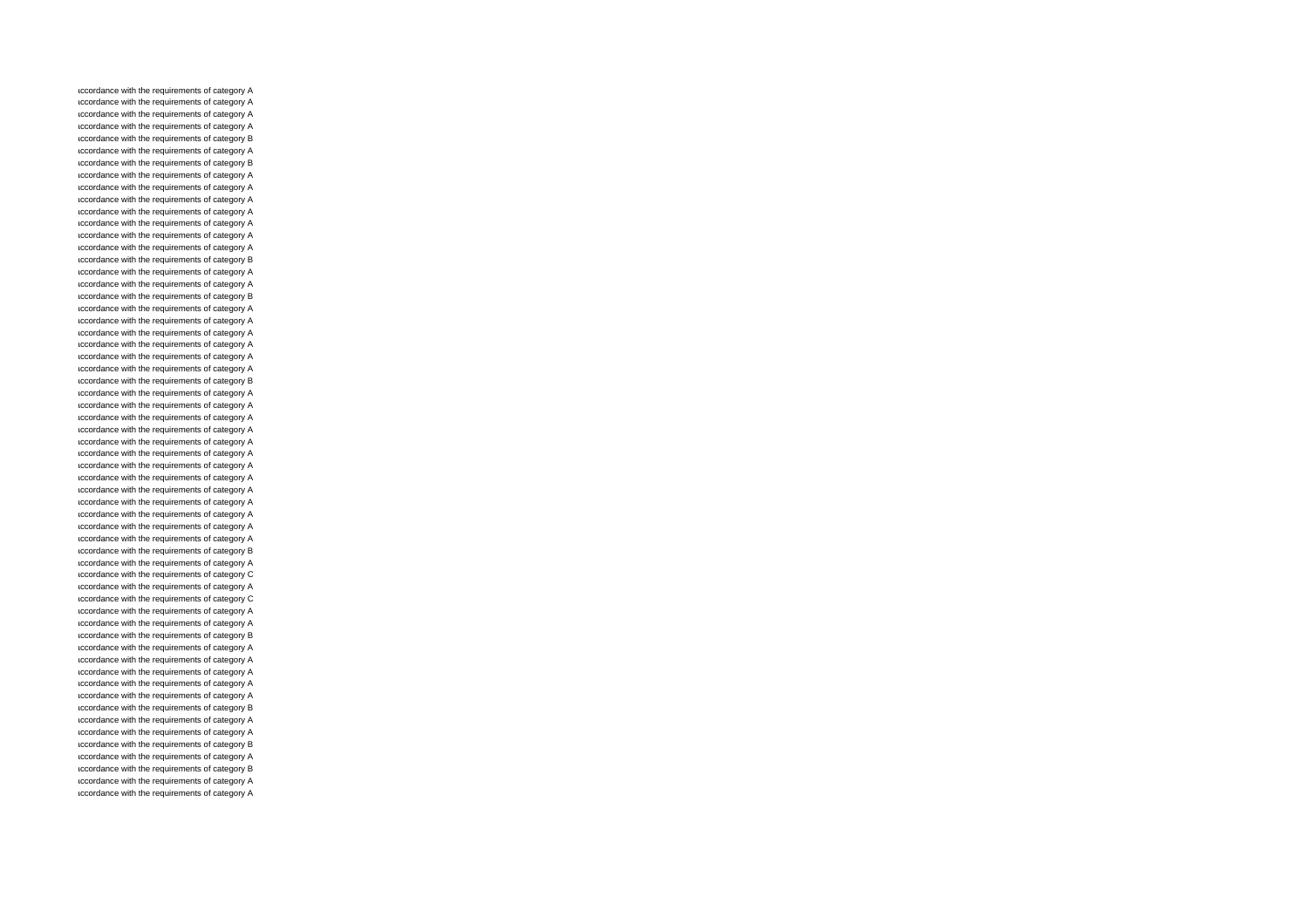accordance with the requirements of category A accordance with the requirements of category A accordance with the requirements of category A accordance with the requirements of category A accordance with the requirements of category A accordance with the requirements of category A accordance with the requirements of category A accordance with the requirements of category A accordance with the requirements of category A accordance with the requirements of category A accordance with the requirements of category C accordance with the requirements of category A accordance with the requirements of category A accordance with the requirements of category B accordance with the requirements of category A accordance with the requirements of category A accordance with the requirements of category B accordance with the requirements of category A accordance with the requirements of category C accordance with the requirements of category A accordance with the requirements of category B accordance with the requirements of category A accordance with the requirements of category B accordance with the requirements of category A accordance with the requirements of category A accordance with the requirements of category C accordance with the requirements of category A accordance with the requirements of category A accordance with the requirements of category A accordance with the requirements of category A accordance with the requirements of category A accordance with the requirements of category A accordance with the requirements of category A accordance with the requirements of category A accordance with the requirements of category A accordance with the requirements of category A accordance with the requirements of category A accordance with the requirements of category A accordance with the requirements of category A accordance with the requirements of category A accordance with the requirements of category A accordance with the requirements of category C accordance with the requirements of category A accordance with the requirements of category A accordance with the requirements of category A accordance with the requirements of category A accordance with the requirements of category A accordance with the requirements of category A accordance with the requirements of category C accordance with the requirements of category A accordance with the requirements of category A accordance with the requirements of category C accordance with the requirements of category A accordance with the requirements of category A accordance with the requirements of category A accordance with the requirements of category A accordance with the requirements of category A accordance with the requirements of category B accordance with the requirements of category B